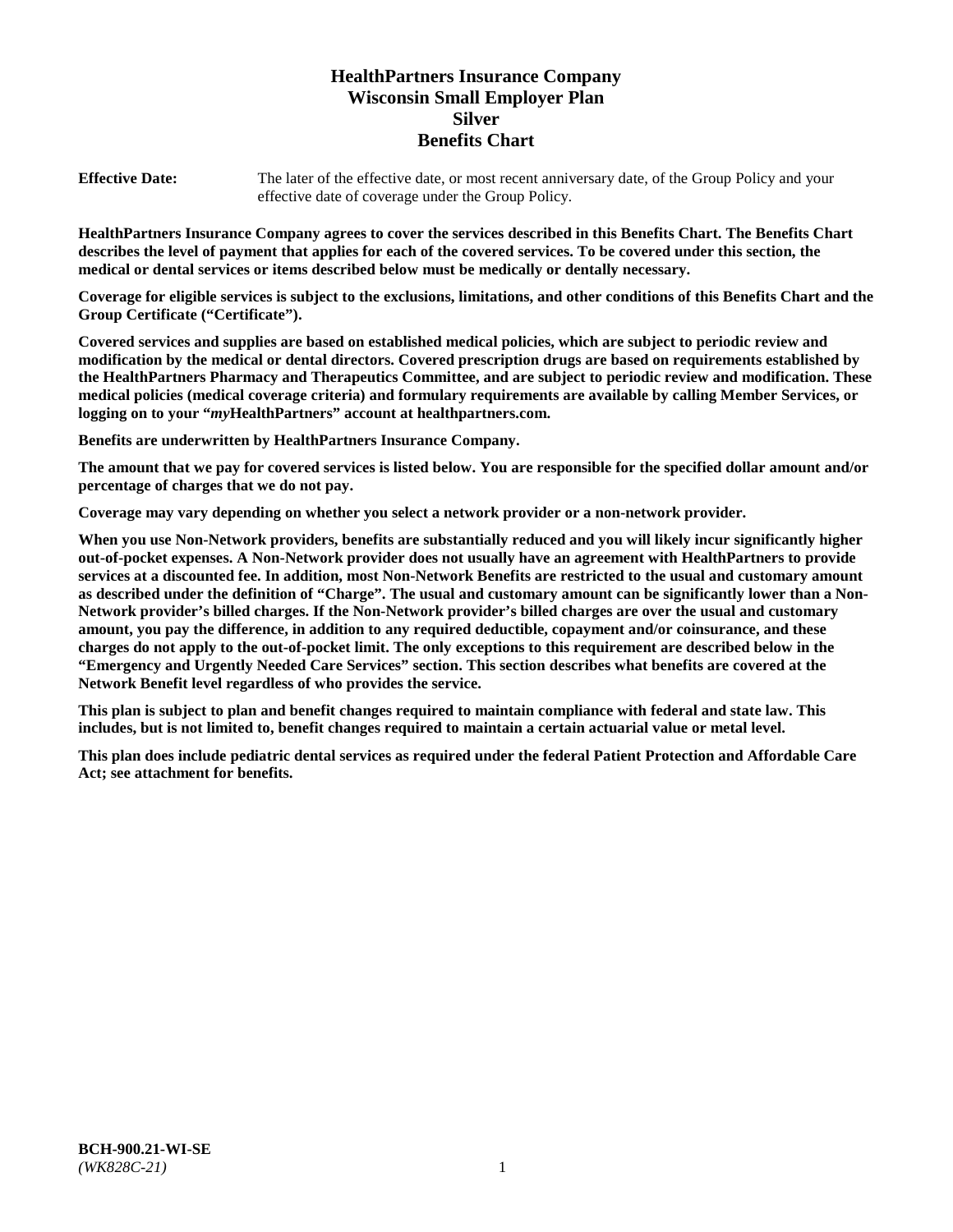# **These definitions apply to this Benefits Chart. They also apply to the Certificate.**

| <b>Biosimilar Drug:</b> | A prescription drug, approved by the Food and Drug Administration (FDA), that the FDA has<br>determined is biosimilar to and interchangeable with a biological brand name drug. Biosimilar<br>drugs are not considered generic drugs and are not covered under the generic drug benefit.                                                                                                                                                                                                                                                                                                                                                     |
|-------------------------|----------------------------------------------------------------------------------------------------------------------------------------------------------------------------------------------------------------------------------------------------------------------------------------------------------------------------------------------------------------------------------------------------------------------------------------------------------------------------------------------------------------------------------------------------------------------------------------------------------------------------------------------|
| <b>Brand Name Drug:</b> | A prescription drug, approved by the Food and Drug Administration (FDA), that is manufactured,<br>sold, or licensed for sale under a trademark by the pharmaceutical company that originally<br>researched and developed the drug. Brand name drugs have the same active-ingredient formula as<br>the generic version of the drug. However, generic drugs are manufactured and sold by other drug<br>manufacturers and are generally not available until after the patent on the brand name drug has<br>expired. A few brand name drugs may be covered at the generic drug benefit level if this is<br>indicated on the formulary.           |
| <b>Calendar Year</b>    | This is the 12-month period beginning 12:01 A.M. Central Time, on January 1, and ending 12:00<br>A.M. Central Time of the next following December 31.                                                                                                                                                                                                                                                                                                                                                                                                                                                                                        |
| <b>Charge:</b>          | For covered services delivered by a network provider, this is the provider's discounted fee for a<br>given medical/surgical service, procedure or item.                                                                                                                                                                                                                                                                                                                                                                                                                                                                                      |
|                         | For covered services delivered by non-network providers, a contracted rate may apply if such<br>arrangement is available to HealthPartners.                                                                                                                                                                                                                                                                                                                                                                                                                                                                                                  |
|                         | For the usual and customary charge for covered services delivered by non-network providers, our<br>payment is calculated using one of the following options to be determined at HealthPartners'<br>discretion: 1) a percentage of the Medicare fee schedule; 2) a comparable schedule if the service is<br>not on the Medicare fee schedule; or 3) a commercially reasonable rate for such service.                                                                                                                                                                                                                                          |
|                         | The usual and customary charge is the maximum amount allowed that we consider in the<br>calculation of the payment of charges incurred for certain covered services. You must pay for any<br>charges above the usual and customary charge, and they do not apply to the out-of-pocket limit.                                                                                                                                                                                                                                                                                                                                                 |
|                         | A charge is incurred for covered ambulatory medical and surgical services, on the date the service<br>or item is provided. A charge is incurred for covered inpatient services, on the date of admission to<br>a hospital. To be covered, a charge must be incurred on or after your effective date and on or<br>before the termination date.                                                                                                                                                                                                                                                                                                |
| Copayment/Coinsurance:  | The specified dollar amount, or percentage, of charges incurred for covered services, which we do<br>not pay, but which you must pay, each time you receive certain medical services, procedures or<br>items. Our payment for those covered services or items begins after the copayment or coinsurance<br>is satisfied. Covered services or items requiring a copayment or coinsurance are specified in this<br>Benefits Chart.                                                                                                                                                                                                             |
|                         | For services provided by a network provider:<br>An amount which is listed as a flat dollar copayment is applied to a network provider's discounted<br>charge for a given service. However, if the network provider's discounted charge for a service or<br>item is less than the flat dollar copayment, you will pay the network provider's discounted charge.<br>An amount which is listed as a percentage of charges or coinsurance is based on the network<br>provider's discounted charges, calculated at the time the claim is processed, which may include an<br>agreed upon fee schedule rate for case rate or withhold arrangements. |
|                         | For services provided by a non-network provider:<br>Any copayment or coinsurance is applied to the lesser of the provider's charges or the usual and<br>customary charge for a service.                                                                                                                                                                                                                                                                                                                                                                                                                                                      |
|                         | A copayment or coinsurance is due at the time a service is provided, or when billed by the<br>provider. The copayment or coinsurance applicable for a scheduled visit with a HealthPartners<br>network provider will be collected for each visit, late cancellation and failed appointment.                                                                                                                                                                                                                                                                                                                                                  |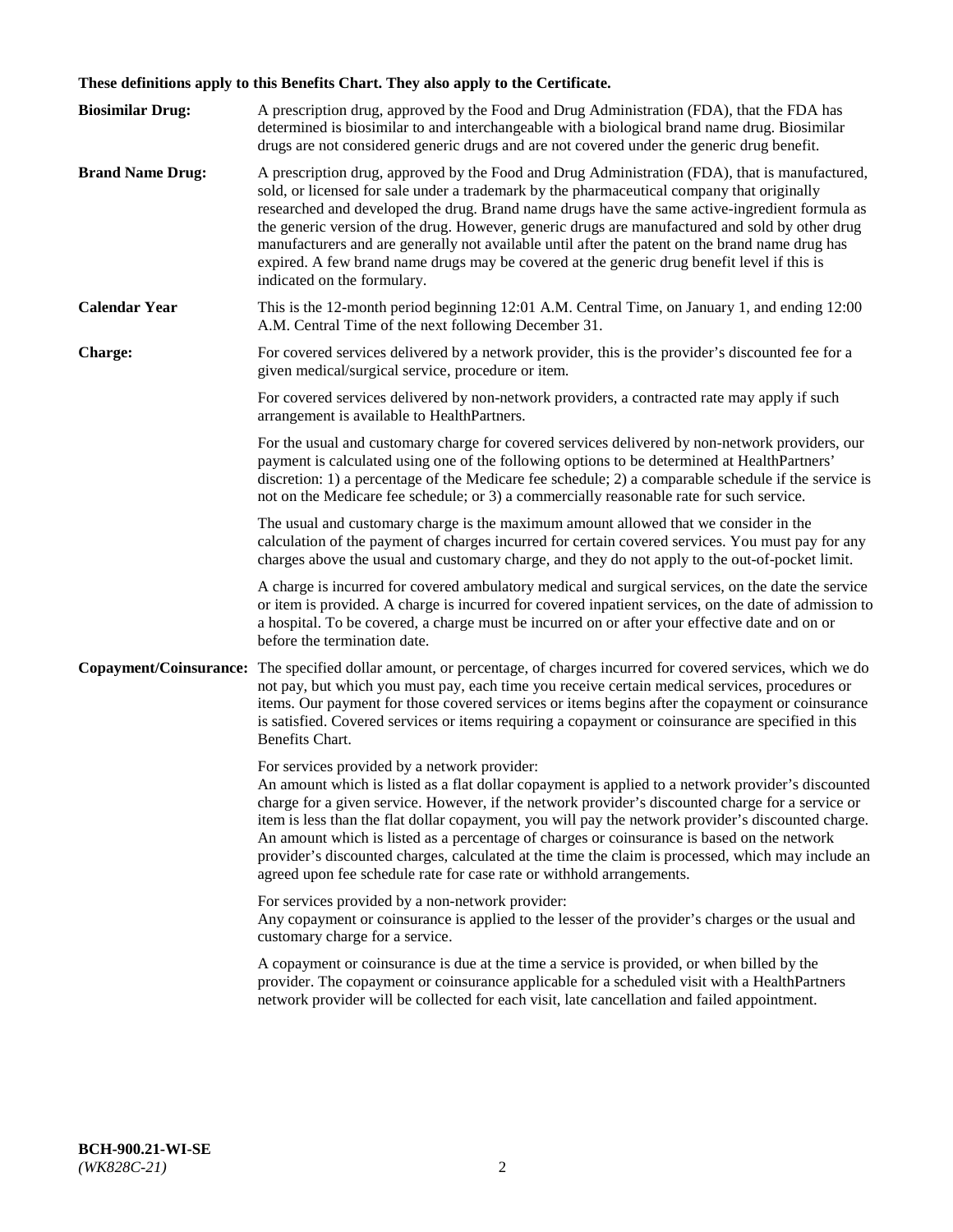| Deductible:                                | The specified dollar amount of charges incurred for covered services, which we do not pay, but an<br>enrollee or a family has to pay first in a calendar year. Our payment for those services or items<br>begins after the deductible is satisfied. For network providers, the amount of the charges that apply<br>to the deductible are based on the network provider's discounted charges, calculated at the time<br>the claim is processed, which may include an agreed upon fee schedule rate for case rate or<br>withhold arrangements. For non-network providers, the amount of charges that apply to the<br>deductible are the lesser of the provider's charges or the usual and customary charge for a service. |
|--------------------------------------------|-------------------------------------------------------------------------------------------------------------------------------------------------------------------------------------------------------------------------------------------------------------------------------------------------------------------------------------------------------------------------------------------------------------------------------------------------------------------------------------------------------------------------------------------------------------------------------------------------------------------------------------------------------------------------------------------------------------------------|
|                                            | Any amounts paid or reimbursed by a third party, including but not limited to: point of service<br>rebates, manufacturer coupons, manufacturer debits cards or other forms of direct reimbursement<br>to an Insured for a product or service, will not apply toward your deductible, to the extent<br>permitted under state and federal law.                                                                                                                                                                                                                                                                                                                                                                            |
|                                            | Your plan has an embedded deductible. This means once an Insured meets the individual<br>deductible, the plan begins paying benefits for that person. If two or more members of the family<br>meet the family deductible, the plan begins paying benefits for all members of the family,<br>regardless of whether each Insured has met the individual deductible. However, an Insured may<br>not contribute more than the individual deductible toward the family deductible.                                                                                                                                                                                                                                           |
|                                            | All services are subject to the deductible unless otherwise indicated below in this Benefits Chart.                                                                                                                                                                                                                                                                                                                                                                                                                                                                                                                                                                                                                     |
| Formulary:                                 | This is a current list, which may be revised from time to time, of prescription drugs, medications,<br>equipment and supplies covered by us as indicated in this Benefits Chart which are covered at the<br>highest benefit level. Some drugs on the formulary may require prior authorization to be covered<br>as formulary drugs. The formulary, and information on drugs that require prior authorization, are<br>available by calling Member Services, or logging on to your "myHealthPartners" account at<br>healthpartners.com.                                                                                                                                                                                   |
| <b>Generic Drug:</b>                       | A prescription drug, approved by the Food and Drug Administration (FDA), that the FDA has<br>determined is comparable to a brand name drug product in dosage form, strength, route of<br>administration, quality, intended use and documented bioequivalence. Generally, generic drugs<br>cost less than brand name drugs. Some brand name drugs may be covered at the generic drug<br>benefit level if this is indicated on the formulary.                                                                                                                                                                                                                                                                             |
| <b>Lifetime Maximum</b><br><b>Benefit:</b> | The specified coverage limit actually paid by us for services and/or charges incurred by you for any<br>given procedure or diagnosis. Payment of benefits under this Benefits Chart ceases when that lifetime<br>maximum benefit is reached. You have to pay for any subsequent charges.                                                                                                                                                                                                                                                                                                                                                                                                                                |
| <b>Non-Formulary Drug:</b>                 | This is a prescription drug, approved by the Food and Drug Administration (FDA), that is not on<br>the formulary, is medically necessary and is not investigative or experimental or otherwise<br>excluded under the Certificate.                                                                                                                                                                                                                                                                                                                                                                                                                                                                                       |
|                                            | Out-of-Pocket Expenses: You pay the specified copayments/coinsurance and deductibles applicable for particular services,<br>subject to the out-of-pocket limit described below. These amounts are in addition to the monthly<br>premium payments.                                                                                                                                                                                                                                                                                                                                                                                                                                                                       |
| <b>Out-of-Pocket Limit:</b>                | You pay the copayments/coinsurance and deductibles for covered services, to the individual or<br>family out-of-pocket limit. Thereafter we cover 100% of the charges incurred for all other covered<br>services, for the rest of the calendar year. You pay amounts greater than the out-of-pocket limit if<br>you exceed any lifetime maximum benefit or any visit or day limits.                                                                                                                                                                                                                                                                                                                                      |
|                                            | Non-Network Benefits above the usual and customary charge (see definition of charge above) do<br>not apply to the out-of-pocket limit.                                                                                                                                                                                                                                                                                                                                                                                                                                                                                                                                                                                  |
|                                            | Non-Network Benefits for transplant surgery do not apply to the out-of-pocket limit.                                                                                                                                                                                                                                                                                                                                                                                                                                                                                                                                                                                                                                    |
|                                            | Any amounts paid or reimbursed by a third party, including but not limited to: point of service<br>rebates, manufacturer coupons, manufacturer debit cards or other forms of direct reimbursement to<br>an Insured for a product or service, will not apply as an out-of-pocket expense, to the extent<br>permitted under state and federal law.                                                                                                                                                                                                                                                                                                                                                                        |
|                                            | You are responsible to keep track of the out-of-pocket expenses. Contact Member Services for<br>assistance in determining the amount paid by the enrollee for specific eligible services received.<br>Claims for reimbursement under the out-of-pocket limit provisions are subject to the same time<br>limits and provisions described under the "Claims Provisions" section of the Certificate.                                                                                                                                                                                                                                                                                                                       |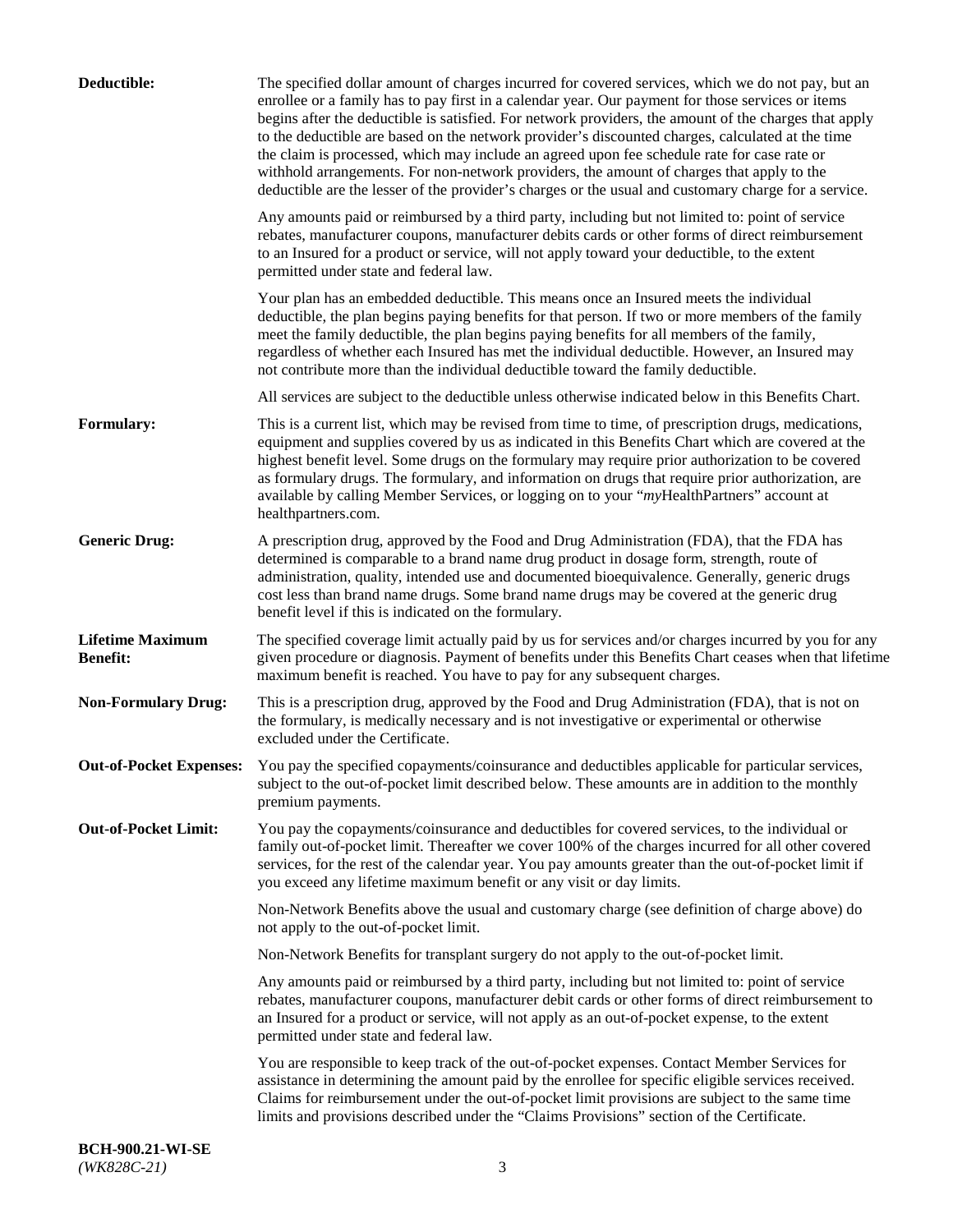**Specialty Drug List:** This is a current list, which may be revised from time to time, of prescription drugs, medications, equipment and supplies, which are typically bio-pharmaceuticals. The purpose of a specialty drug list is to facilitate enhanced monitoring of complex therapies used to treat specific conditions. Specialty drugs are covered by us as indicated in this Benefits Chart. The specialty drug list is available by calling Member Services, or logging on to your "*my*HealthPartners" account at [healthpartners.com.](http://www.healthpartners.com/) **virtuwell:** This is an online service that you may use to receive a diagnosis and treatment for certain routine conditions, such as a cold and flu, ear pain and sinus infections. You may access the virtuwell

website at [virtuwell.com.](http://www.virtuwell.com/)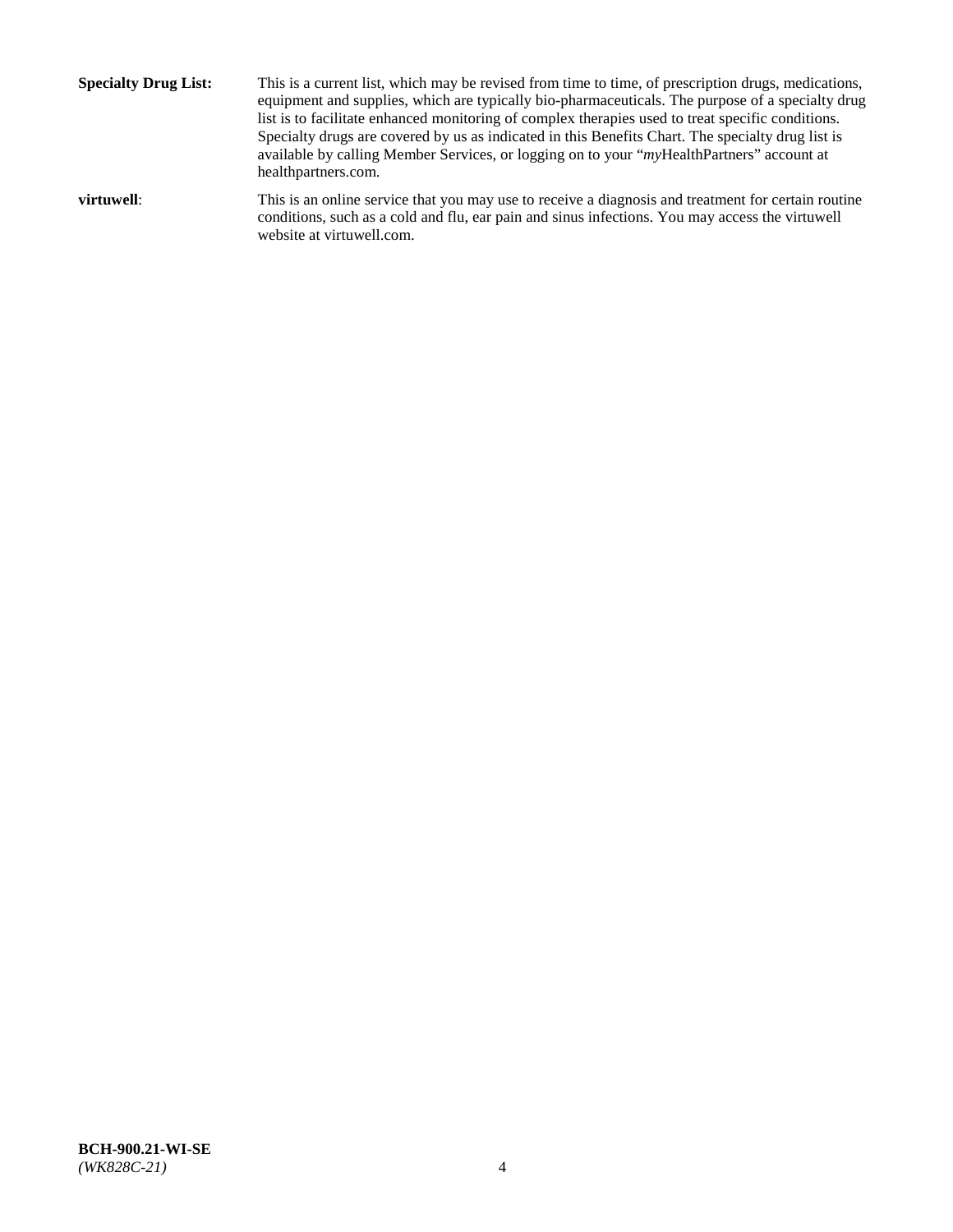# **DEDUCTIBLES AND OUT-OF-POCKET LIMITS**

#### **Individual Calendar Year Deductible**

| <b>Network Benefits</b> | <b>Non-Network Benefits</b> |
|-------------------------|-----------------------------|
| \$5,000                 | \$10,000                    |

#### **Family Calendar Year Deductible**

| <b>Network Benefits</b> | <b>Non-Network Benefits</b> |
|-------------------------|-----------------------------|
| \$15,000                | \$20,000                    |

Separate deductibles must be satisfied under the Network Benefits and Non-Network Benefits.

Your plan has an embedded deductible. This means once an Insured meets the individual deductible, the plan begins paying benefits for that person. If two or more members of the family meet the family deductible, the plan begins paying benefits for all members of the family, regardless of whether each Insured has met the individual deductible. However, an Insured may not contribute more than the individual deductible toward the family deductible.

Any amounts paid or reimbursed by a third party, including but not limited to: point of service rebates, manufacturer coupons, manufacturer debits cards or other forms of direct reimbursement to an Insured for a product or service, will not apply toward your deductible, to the extent permitted under state and federal law.

#### **Individual Calendar Year Out-of-Pocket Limit**

| <b>Network Benefits</b> | <b>Non-Network Benefits</b> |
|-------------------------|-----------------------------|
| \$8,550                 | \$30,000                    |

#### **Family Calendar Year Out-of-Pocket Limit**

| <b>Network Benefits</b> | Non-Network Benefits |
|-------------------------|----------------------|
| \$17,100                | \$60,000             |

Separate Out-of-Pocket Limits must be satisfied under Network Benefits and Non-Network Benefits.

Non-Network Benefits above the usual and customary charge will not apply to the individual or family Out-of-Pocket Limit.

Non-Network Benefits for transplant surgery do not apply to the Out-of-Pocket Limit.

Any amounts paid or reimbursed by a third party, including but not limited to: point of service rebates, manufacturer coupons, manufacturer debit cards or other forms of direct reimbursement to an Insured for a product or service, will not apply as an out-of-pocket expense, to the extent permitted under state and federal law.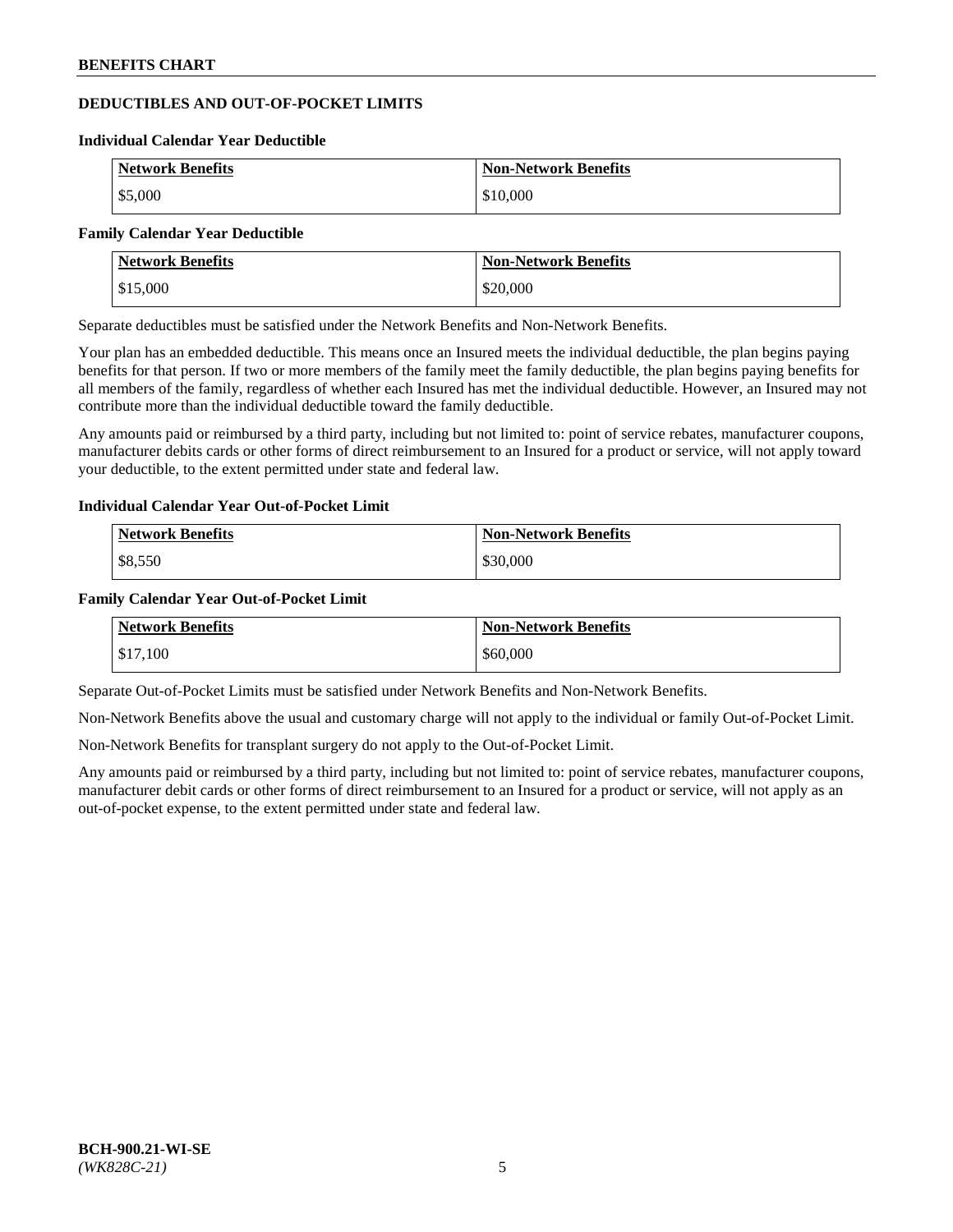# **AMBULANCE AND MEDICAL TRANSPORTATION**

### **Covered Services:**

We cover ambulance and medical transportation for medical emergencies and as shown below.

We also cover medically necessary, non-emergency transportation if it meets our medical coverage criteria. Covered services and supplies are based on established medical policies, which are subject to periodic review and modification by the medical directors. These medical policies (medical coverage criteria) and applicable prior authorization requirements are available by calling Member Services, or logging on to your "*my*HealthPartners" account a[t healthpartners.com.](https://www.healthpartners.com/hp/index.html)

### **Ambulance and Medical Transportation (other than non-emergency fixed wing air ambulance transportation)**

| <b>Network Benefits</b>      | <b>Non-Network Benefits</b> |
|------------------------------|-----------------------------|
| 70% of the charges incurred. | See Network Benefits.       |

### **Non-Emergency Fixed Wing Air Ambulance Transportation**

| <b>Network Benefits</b>      | <b>Non-Network Benefits</b>  |
|------------------------------|------------------------------|
| 70% of the charges incurred. | 50% of the charges incurred. |

### **Not Covered:**

See "Services Not Covered" in the Certificate.

## **AUTISM TREATMENT**

### **Covered Services:**

Your network provider will coordinate the prior authorization process for any autism treatment services. You may call Member Services at 952-883-5000 or toll-free at 1-800-883-2177 if you have any questions or concerns regarding the authorization process.

Please call Member Services at 952-883-5000 or toll-free at 1-800-883-2177 to request authorization for autism treatment services from a non-network provider.

We cover prior authorized evidence-based intensive-level and nonintensive-level treatment of autism spectrum disorders (autism disorder, Asperger's syndrome or pervasive development disorder not otherwise specified).

Covered services are based on established medical policies, which are subject to periodic review and modification by the medical or dental directors. These medical policies (medical coverage criteria) are available by calling Member Services, or logging on to your "*my*HealthPartners" account at [healthpartners.com.](https://www.healthpartners.com/hp/index.html)

**Intensive-Level Services** for children diagnosed with autism spectrum disorders. Intensive-level services must begin on or after two years of age and end before nine years of age. Intensive-level services, on average, are services provided for more than 20 hours of treatment per week. (The average number of hours a week is calculated over a six-month period.)

| <b>Network Benefits</b>                                                                                                                              | <b>Non-Network Benefits</b>                                              |
|------------------------------------------------------------------------------------------------------------------------------------------------------|--------------------------------------------------------------------------|
| 100% of the charges incurred, subject to a<br>copayment of \$65 per visit.<br>Deductible does not apply.<br>Limited to 235 visits per calendar year. | 50% of the charges incurred.<br>Limited to 235 visits per calendar year. |

The maximum number of visits is combined for Network Benefits and Non-Network Benefits.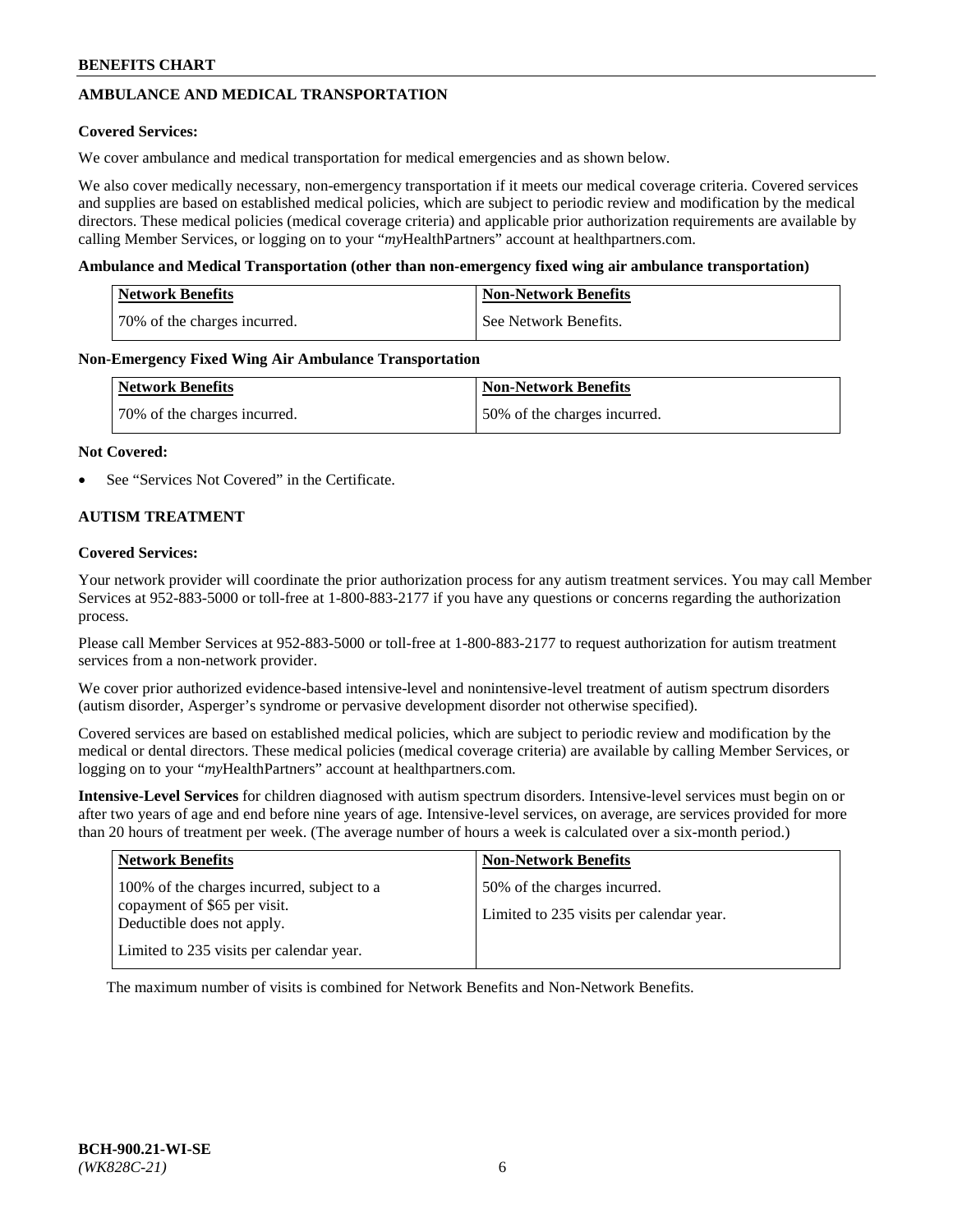# **Intensive-Level Services Lifetime Maximum Benefit**

| <b>Network Benefits</b>                               | <b>Non-Network Benefits</b>                           |
|-------------------------------------------------------|-------------------------------------------------------|
| 4 years of cumulative services under this plan or any | 4 years of cumulative services under this plan or any |
| other plan.                                           | other plan.                                           |

The Lifetime Maximum Benefit is combined for Network Benefits and Non-Network Benefits.

### **Nonintensive-Level Services** for Insureds diagnosed with autism spectrum disorders

| <b>Network Benefits</b>                                                                                                                              | <b>Non-Network Benefits</b>                                              |
|------------------------------------------------------------------------------------------------------------------------------------------------------|--------------------------------------------------------------------------|
| 100% of the charges incurred, subject to a<br>copayment of \$65 per visit.<br>Deductible does not apply.<br>Limited to 120 visits per calendar year. | 50% of the charges incurred.<br>Limited to 120 visits per calendar year. |

The maximum number of visits is combined for Network Benefits and Non-Network Benefits.

### **Not Covered:**

See "Services Not Covered" in the Certificate.

# **BEHAVIORAL HEALTH SERVICES**

#### **Covered Services:**

Covered services are based on established medical policies, which are subject to periodic review and modification by the medical directors. These medical policies (medical coverage criteria) are available by calling Member Services, or logging on to your "*my*HealthPartners" account at [healthpartners.com.](https://www.healthpartners.com/hp/index.html)

**Transitional Treatment Services.** These are services for the treatment of nervous or mental disorders, alcoholism or other drug abuse problems which are provided to an Insured in a less restrictive manner than are inpatient hospital services but in a more intensive manner than are outpatient services. Transitional treatment services are services offered by a provider, and certified by the Wisconsin Department of Health Services for each of the following (except the last bulleted item):

- Mental health services for covered adults in a day treatment program.
- Mental health services for covered children in a day hospital treatment program.
- Services for persons with chronic mental illness provided through a community support program.
- Residential treatment programs for alcohol and/or drug dependent covered persons.
- Alcohol and Other Drug Abuse (AODA) services in, a day treatment program.
- Services for persons who are experiencing a mental health crisis or who are in a situation likely to turn into a mental health crisis if support is not provided.
- Intensive outpatient programs for the treatment of psychoactive substance use disorders provided in accordance with the patient placement criteria of the American Society of Addiction Medicine.

#### **Mental Health Services**

We cover services for mental health diagnoses as described in the Diagnostic and Statistical Manual of Mental Disorders – Fifth Edition (DSM 5) (most recent edition) that lead to significant disruption of function in your life.

We provide coverage for mental health treatment ordered by a Wisconsin court under a valid court order that is issued on the basis of a behavioral care evaluation performed by a licensed psychiatrist or doctoral level licensed psychologist, which includes a diagnosis and an individual treatment plan for care in the most appropriate, least restrictive environment. We must be given a copy of the court order and the behavioral care evaluation, and the service must be a covered benefit under this plan, and the service must be provided by a network provider, or other provider as required by law.

**Outpatient Services:** We cover medically necessary outpatient professional mental health services for evaluation, crisis intervention, and treatment of mental health disorders.

A comprehensive diagnostic assessment will be made of each patient as the basis for a determination by a mental health professional, concerning the appropriate treatment and the extent of services required.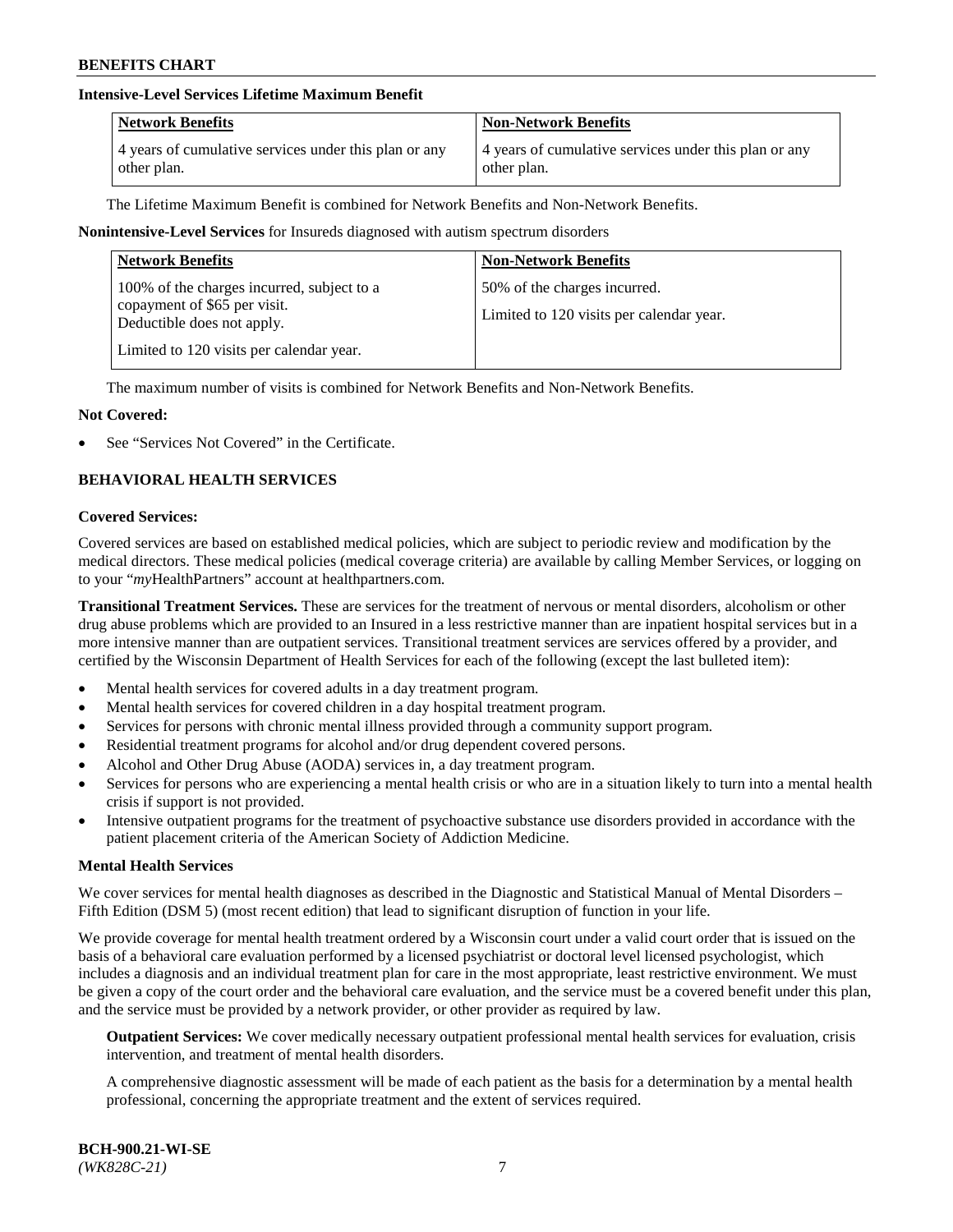Outpatient services we cover for a diagnosed mental health condition include the following:

- Individual, group, family and multi-family therapy.
- Medication management provided by a physician, certified nurse practitioner, or physician's assistant.
- Psychological testing services for the purposes of determining the differential diagnoses and treatment planning for patients currently receiving behavioral health services.
- Partial hospitalization services in a licensed hospital or community mental health center.
- Psychotherapy and nursing services provided in the home if authorized by us.
- Treatment of gender dysphoria that meets medical coverage criteria.

| <b>Network Benefits</b>                                                                                                                                                                                                                           | <b>Non-Network Benefits</b>  |
|---------------------------------------------------------------------------------------------------------------------------------------------------------------------------------------------------------------------------------------------------|------------------------------|
| 100% of the charges incurred, subject to a<br>copayment of \$65 per visit.<br>Deductible does not apply.<br>For family therapy, only one copayment will be<br>charged, regardless of the number of Insureds primarily<br>involved in the therapy. | 50% of the charges incurred. |

## **Group Therapy**

| <b>Network Benefits</b>                                                                                     | <b>Non-Network Benefits</b>  |
|-------------------------------------------------------------------------------------------------------------|------------------------------|
| 100% of the charges incurred, subject to a<br>copayment of \$32.50 per visit.<br>Deductible does not apply. | 50% of the charges incurred. |

**Inpatient Services:** We cover medically necessary inpatient services in a hospital or licensed residential treatment facility and professional services for treatment of mental health disorders. Medical stabilization is covered under inpatient hospital services in the "Hospital and Skilled Nursing Facility Services" section.

We cover residential care for the treatment of eating disorders in a licensed facility, as an alternative to inpatient care, when it is medically necessary and your physician obtains authorization from us.

| Network Benefits             | <b>Non-Network Benefits</b>   |
|------------------------------|-------------------------------|
| 70% of the charges incurred. | 150% of the charges incurred. |

**Transitional Treatment Services:** We cover transitional treatment services described above for treatment of mental and nervous disorders.

| Network Benefits                                                                                         | <b>Non-Network Benefits</b>  |
|----------------------------------------------------------------------------------------------------------|------------------------------|
| 100% of the charges incurred, subject to a<br>copayment of \$65 per visit.<br>Deductible does not apply. | 50% of the charges incurred. |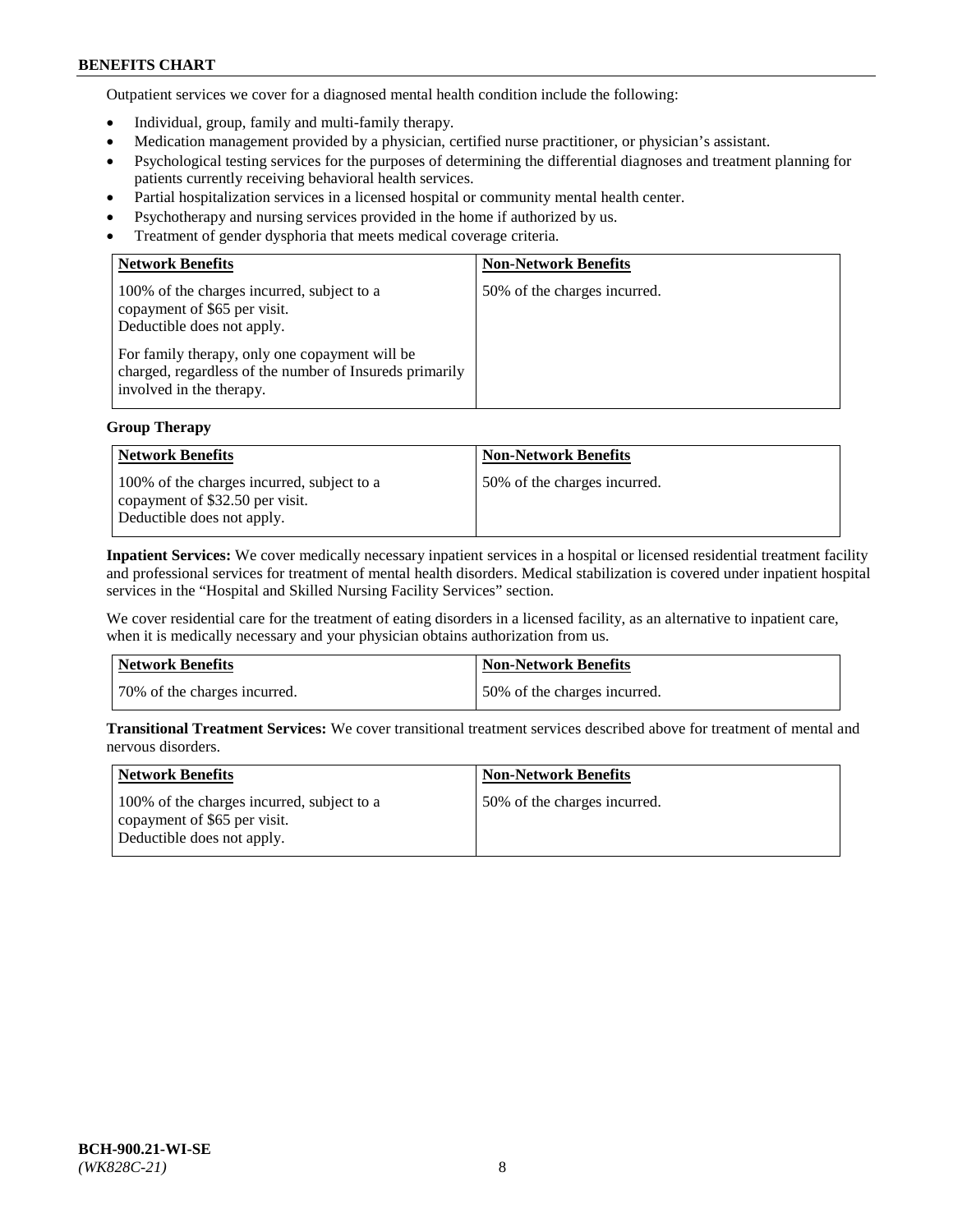# **Substance Abuse Treatment Services**

We cover medically necessary services for assessments by a licensed alcohol and drug counselor and treatment of Substance Related Disorders as defined in the latest edition of the DSM 5.

**Outpatient Services:** We cover medically necessary outpatient professional services for diagnosis and treatment of alcoholism and other drug abuse problems. Substance abuse treatment services must be provided by a program licensed by the local Department of Health Services. Outpatient services we cover for a diagnosed substance abuse disorder include the following:

- Individual, group, family, and multi-family therapy provided in an office setting.
- We cover opiate replacement therapy including methadone and buprenorphine treatment.

| <b>Network Benefits</b>                                                                                  | <b>Non-Network Benefits</b>  |
|----------------------------------------------------------------------------------------------------------|------------------------------|
| 100% of the charges incurred, subject to a<br>copayment of \$65 per visit.<br>Deductible does not apply. | 50% of the charges incurred. |

**Inpatient Services:** We cover medically necessary inpatient services in a hospital or a licensed residential primary treatment center.

We cover services provided in a hospital that is licensed by the local state and accredited by Medicare.

**Detoxification Services.** We cover detoxification services in a hospital or community detoxification facility if it is licensed by the local Department of Health Services.

| Network Benefits             | <b>Non-Network Benefits</b>  |
|------------------------------|------------------------------|
| 70% of the charges incurred. | 50% of the charges incurred. |

**Transitional Treatment Services:** We cover transitional treatment services described above for treatment of alcoholism or other drug abuse problems.

| <b>Network Benefits</b>                                                                                  | <b>Non-Network Benefits</b>  |
|----------------------------------------------------------------------------------------------------------|------------------------------|
| 100% of the charges incurred, subject to a<br>copayment of \$65 per visit.<br>Deductible does not apply. | 50% of the charges incurred. |

**Additional Mental Health and Substance Abuse Treatment Benefits for a Dependent Child Who is a Student:** If a dependent child is a student in a school and that school is located in Wisconsin, but outside of our service area, we cover services as required under Wisconsin Statute 609.655.

| <b>Network Benefits</b>                                                                                  | <b>Non-Network Benefits</b>  |
|----------------------------------------------------------------------------------------------------------|------------------------------|
| 100% of the charges incurred, subject to a<br>copayment of \$65 per visit.<br>Deductible does not apply. | 50% of the charges incurred. |

# **Not Covered:**

See "Services Not Covered" in the Certificate.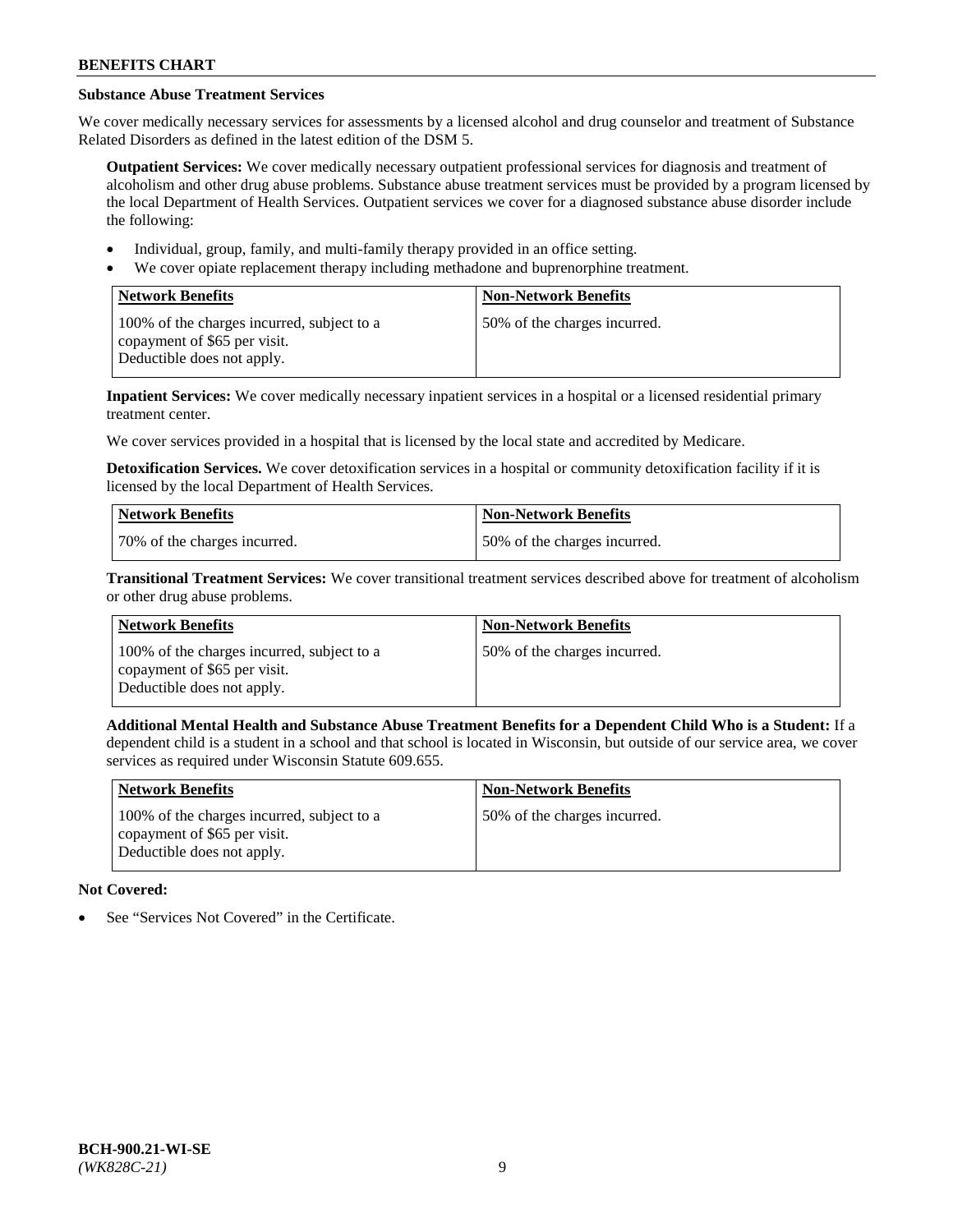# **CHIROPRACTIC SERVICES**

# **Covered Services:**

We cover chiropractic services for rehabilitative care. Chiropractic services are adjustments to any abnormal articulations of the human body, especially those of the spinal column, for the purpose of giving freedom of action to impinged nerves that may cause pain or deranged function.

Massage therapy which is performed in conjunction with other treatment/modalities by a chiropractor, is part of a prescribed treatment plan and is not billed separately is covered

| <b>Network Benefits</b>                                                                                  | <b>Non-Network Benefits</b>  |
|----------------------------------------------------------------------------------------------------------|------------------------------|
| 100% of the charges incurred, subject to a<br>copayment of \$65 per visit.<br>Deductible does not apply. | 50% of the charges incurred. |

# **Not Covered:**

- Massage therapy for the purpose of comfort or convenience of the Insured.
- See "Services Not Covered" in the Certificate.

# **CLINICAL TRIALS**

# **Covered Services:**

We cover certain routine services if you participate in a Phase I, Phase II, Phase III or Phase IV approved clinical trial that is conducted in relation to the prevention, detection, or treatment of cancer or other life-threatening disease or condition as defined in the Affordable Care Act. Approved clinical trials include (1) federally funded trials when the study or investigation is approved or funded by any of the federal agencies defined in the Public Health Services Act, section 2709 (d) (1) (A); (2) the study or investigation is conducted under an investigational new drug application reviewed by the Food and Drug Administration; and (3) the study or investigation is a drug trial that is exempt from having such an investigational new drug application. We cover routine patient costs for services that would be eligible under the Certificate and this Benefits Chart if the service were provided outside of a clinical trial.

| <b>Network Benefits</b>                                 | <b>Non-Network Benefits</b>                           |
|---------------------------------------------------------|-------------------------------------------------------|
| Coverage level is same as corresponding Network         | Coverage level is same as corresponding               |
| Benefits, depending on type of service provided such as | Non-Network Benefits, depending on type of service    |
| Office Visits for Illness or Injury, Inpatient or       | provided such as Office Visits for Illness or Injury, |
| Outpatient Hospital Services.                           | Inpatient or Outpatient Hospital Services.            |

# **Not Covered:**

- The investigative or experimental item, device or service itself.
- Items or services that are provided solely to satisfy data collection and analysis needs and that are not used in the direct clinical management of the patient.
- A service that is clearly inconsistent with widely accepted and established standards of care for a particular diagnosis.
- See "Services Not Covered" in the Certificate.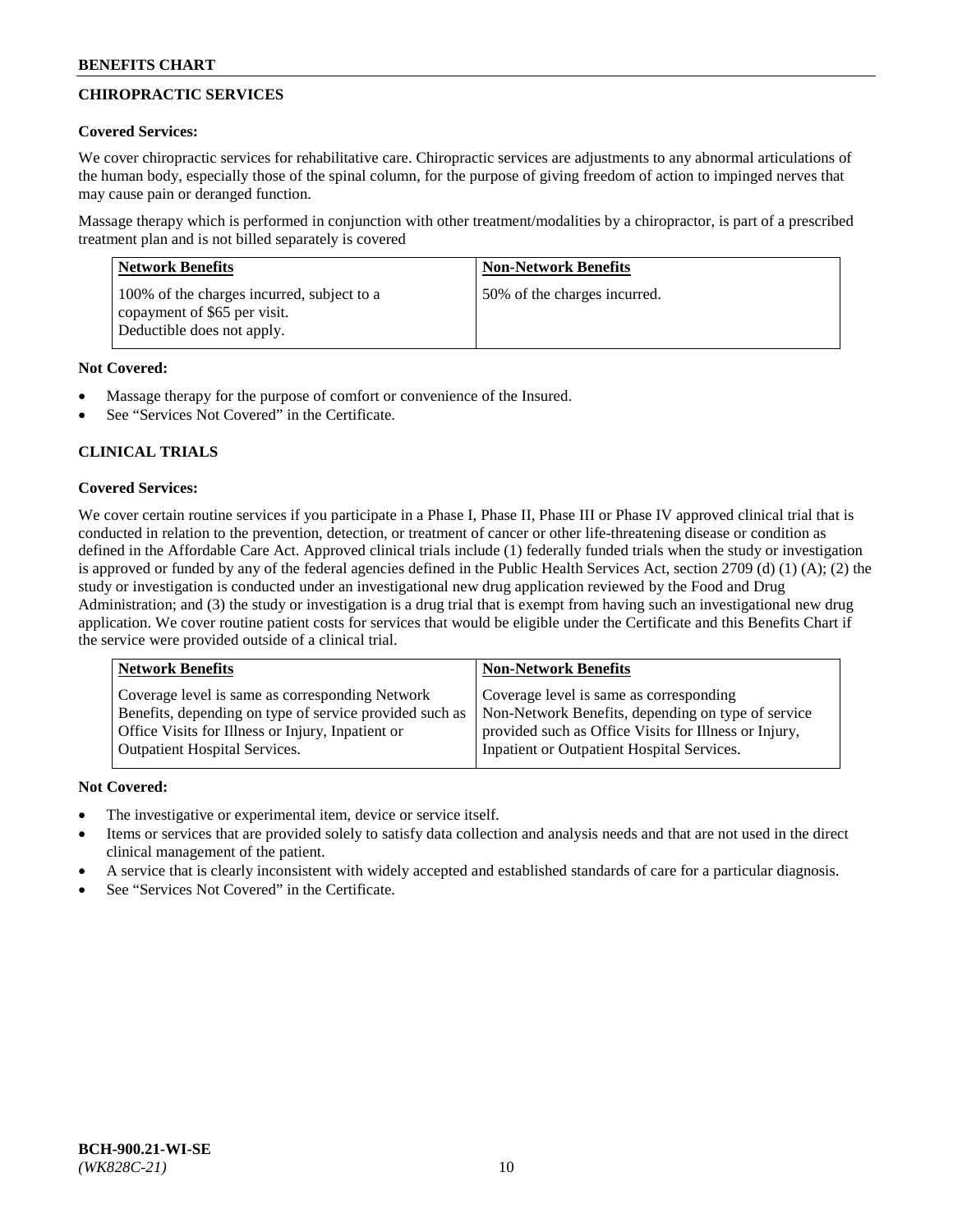# **DENTAL SERVICES**

## **Covered Services:**

We cover services as described below.

**Accidental Dental Services:** We cover dentally necessary services to treat and restore damage done to sound, natural, unrestored teeth as a result of an accidental injury. Coverage is for damage caused by external trauma to face and mouth only, not for cracked or broken teeth, which result from biting or chewing. We cover restorations, root canals, crowns and replacement of teeth lost that are directly related to the accident in which the Insured was involved. We cover initial exam, x-rays and palliative treatment including extractions, and other oral surgical procedures directly related to the accident. Subsequent treatment must be initiated within the policies time-frame and must be directly related to the accident. We do not cover restoration and replacement of teeth that are not "sound and natural" at the time of the accident.

Full mouth rehabilitations to correct occlusion (bite) and malocclusion (misaligned teeth not due to the accident) are not covered.

When an implant-supported dental prosthetic treatment is pursued, the accidental dental benefit will be applied to the prosthetic procedure. Benefits are limited to the amount that would be paid toward the placement of a removable dental prosthetic appliance that could be used in the absence of implant treatment. Care must be provided or pre-authorized by a HealthPartners dentist.

| <b>Network Benefits</b>      | <b>Non-Network Benefits</b>  |
|------------------------------|------------------------------|
| 70% of the charges incurred. | 50% of the charges incurred. |

For all accidental dental services, treatment and/or restoration must be initiated within six months of the date of the injury. Coverage is limited to the initial course of treatment and/or initial restoration. Services must be provided within 24 months of the date of injury to be covered.

## **Medical Referral Dental Services**

**Medically Necessary Outpatient Dental Services:** We cover medically necessary outpatient dental services. Coverage is limited to dental services required for treatment of an underlying medical condition, e.g., removal of teeth to complete radiation treatment for cancer of the jaw, cysts and lesions.

| Network Benefits                                                                                         | <b>Non-Network Benefits</b>  |
|----------------------------------------------------------------------------------------------------------|------------------------------|
| 100% of the charges incurred, subject to a<br>copayment of \$65 per visit.<br>Deductible does not apply. | 50% of the charges incurred. |

**Medically Necessary Hospitalization and Anesthesia for Dental Care:** We cover medically necessary hospitalization for dental care. This is limited to charges incurred by an Insured who: (1) is a child under age 5; (2) is severely disabled; (3) has a medical condition, and requires hospitalization or general anesthesia for dental care treatment; or (4) is a child between ages 5 and 12 and care in dental offices has been attempted unsuccessfully and usual methods of behavior modification have not been successful, or when extensive amounts of restorative care, exceeding four appointments, are required. Coverage is limited to facility and anesthesia charges. Oral surgeon/dentist professional fees are not covered. The following are examples, though not all-inclusive, of medical conditions which may require hospitalization for dental services: severe asthma, severe airway obstruction or hemophilia. Hospitalization required due to the behavior of the Insured or due to the extent of the dental procedure is not covered.

| Network Benefits             | Non-Network Benefits         |
|------------------------------|------------------------------|
| 70% of the charges incurred. | 50% of the charges incurred. |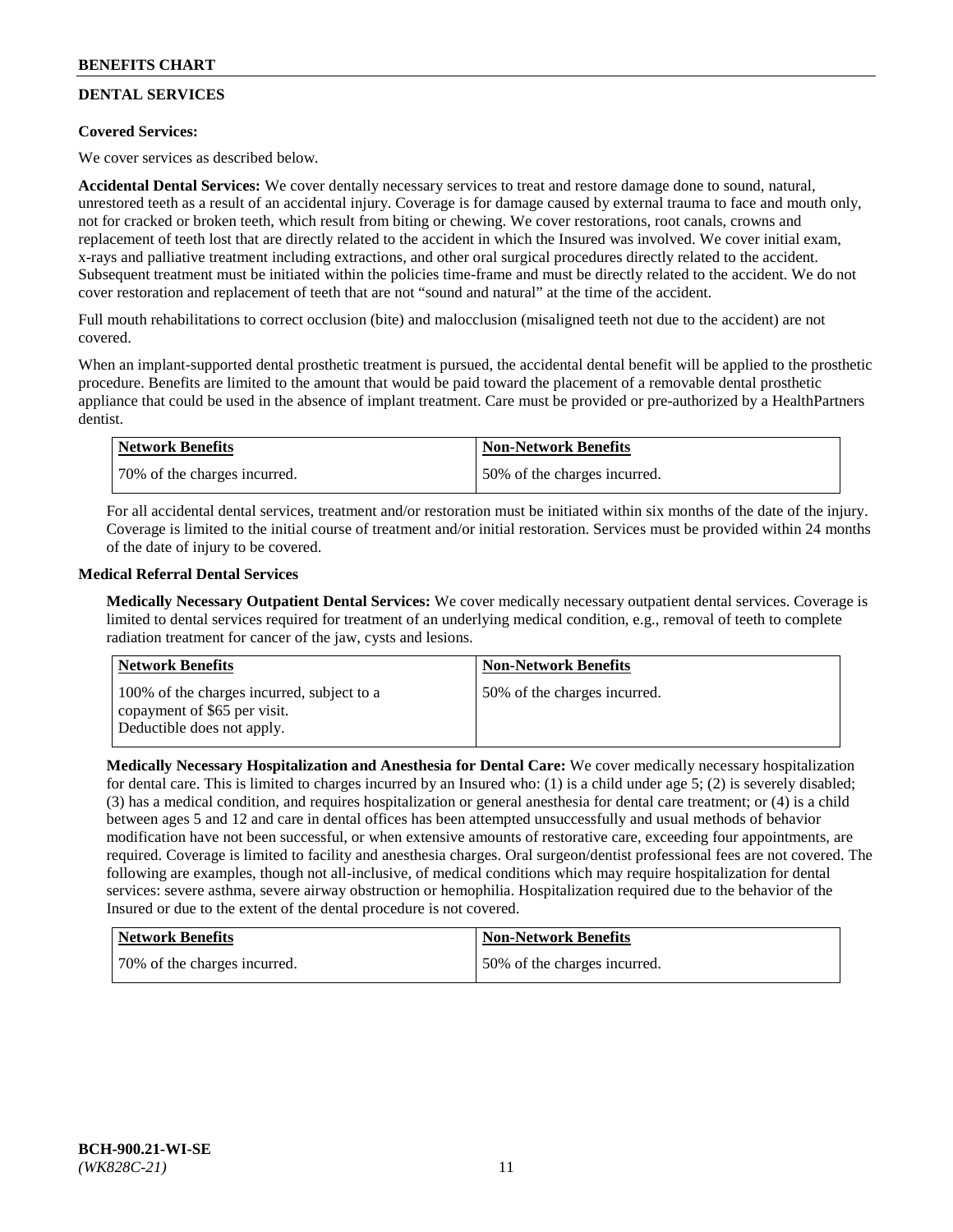**Medical Complications of Dental Care:** We cover medical complications of dental care. Treatment must be medically necessary care and related to medical complications of non-covered dental care, including complications of the head, neck, or substructures.

| <b>Network Benefits</b>                                                                                  | <b>Non-Network Benefits</b>  |
|----------------------------------------------------------------------------------------------------------|------------------------------|
| 100% of the charges incurred, subject to a<br>copayment of \$65 per visit.<br>Deductible does not apply. | 50% of the charges incurred. |

**Oral Surgery:** We cover oral surgery. Coverage is limited to treatment of medical conditions requiring oral surgery, such as treatment of oral neoplasm, non-dental cysts, fracture of the jaws, trauma of the mouth and jaws, and any other oral surgery procedures provided as medically necessary dental services.

| <b>Network Benefits</b>                                                                                  | <b>Non-Network Benefits</b>  |
|----------------------------------------------------------------------------------------------------------|------------------------------|
| 100% of the charges incurred, subject to a<br>copayment of \$65 per visit.<br>Deductible does not apply. | 50% of the charges incurred. |

**Treatment of Cleft Lip and Cleft Palate:** We cover treatment of cleft lip and cleft palate of a dependent child, including orthodontic treatment and oral surgery directly related to the cleft. Dental services which are not required for the treatment of cleft lip or cleft palate are not covered. If a dependent child covered under the Certificate and Benefits Chart is also covered under a dental plan which includes orthodontic services, that dental plan shall be considered primary for the necessary orthodontic services. Oral appliances are subject to the same copayment, conditions and limitations as durable medical equipment.

| <b>Network Benefits</b>                               | <b>Non-Network Benefits</b>                            |
|-------------------------------------------------------|--------------------------------------------------------|
| Coverage level is same as corresponding Network       | Coverage level is same as corresponding                |
| Benefits, depending on type of service provided, such | Non-Network Benefits, depending on type of service     |
| as Office Visits for Illness or Injury, Inpatient or  | provided, such as Office Visits for Illness or Injury, |
| Outpatient Hospital Services.                         | Inpatient or Outpatient Hospital Services.             |

**Treatment of Temporomandibular Disorder (TMD) and Craniomandibular Disorder (CMD):** We cover diagnostic procedures, surgical treatment and non-surgical treatment (including intraoral splint therapy devices) for temporomandibular disorder (TMD) and craniomandibular disorder (CMD), which is medically necessary care. Dental services which are not required to directly treat TMD or CMD are not covered.

| <b>Network Benefits</b>                                                                                  | <b>Non-Network Benefits</b>  |
|----------------------------------------------------------------------------------------------------------|------------------------------|
| 100% of the charges incurred, subject to a<br>copayment of \$65 per visit.<br>Deductible does not apply. | 50% of the charges incurred. |

# **Not Covered:**

- Dental treatment, procedures or services not listed in this Benefits Chart.
- Accident-related dental services if treatment is: (1) provided to teeth which are not sound and natural; (2) to teeth which have been restored; (3) initiated beyond six months from the date of the injury; (4) received beyond the initial treatment or restoration; or (5) received beyond 24 months from the date of injury.
- Oral surgery to remove wisdom teeth.
- Orthognathic treatment or procedures and all related services.
- See "Services Not Covered" in the Certificate.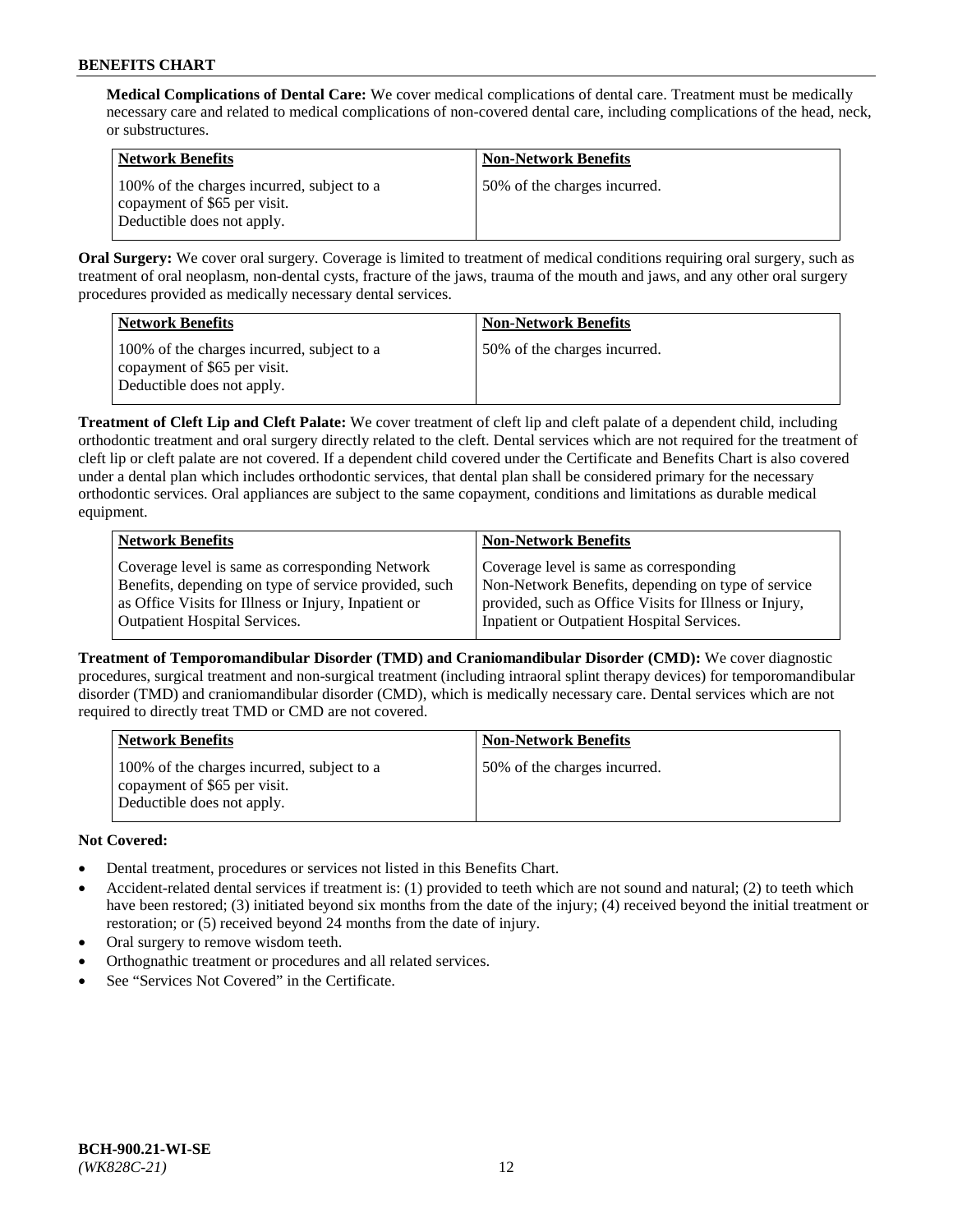# **DIAGNOSTIC IMAGING SERVICES**

### **Covered Services:**

We cover diagnostic imaging, when ordered by a provider and provided in a clinic or outpatient hospital facility.

For Network Benefits, non-emergent, scheduled outpatient Magnetic Resonance Imaging (MRI) and Computed Tomography (CT) must be provided at a designated facility. Your physician or facility will obtain or verify prior authorization for these services, as needed.

We cover services provided in a clinic or outpatient hospital facility. To see the benefit level for inpatient hospital or skilled nursing facility services, see benefits under "Inpatient Hospital and Skilled Nursing Facility Services".

### **Outpatient Magnetic Resonance Imaging (MRI) and Computed Tomography (CT)**

| <b>Network Benefits</b>      | <b>Non-Network Benefits</b>  |
|------------------------------|------------------------------|
| 70% of the charges incurred. | 50% of the charges incurred. |

### **All Other Outpatient Diagnostic Imaging Services**

#### **Services for Illness or Injury**

| Network Benefits             | <b>Non-Network Benefits</b>  |
|------------------------------|------------------------------|
| 70% of the charges incurred. | 50% of the charges incurred. |

### **Preventive Services (MRI/CT procedures are not considered preventive)**

Diagnostic imaging services associated with preventive services are covered at the benefit level shown in the "Preventive Services" section of this Benefits Chart.

### **Not Covered:**

See "Services Not Covered" in the Certificate.

# **DURABLE MEDICAL EQUIPMENT, PROSTHETICS, ORTHOTICS AND SUPPLIES**

#### **Covered Services:**

We cover equipment and services, as described below.

We cover durable medical equipment and services, prosthetics, orthotics and supplies, subject to the limitations below, including certain disposable supplies, enteral feedings and the following diabetic supplies and equipment: glucose monitors, insulin pumps limited to the purchase of one pump per year, syringes, blood and urine test strips and other diabetic supplies as deemed medically appropriate and necessary, for Insureds with gestational, Type I or Type II diabetes.

We cover external hearing aids, cochlear implants, and related treatment prescribed by a physician or by a licensed audiologist for Insureds under 18 years of age who have hearing loss.

We also cover basic hearing aids for Insureds age 18 or older for the correction of a hearing impairment.

Osseointegrated or bone-anchored hearing aids are only covered for Insureds who have hearing loss that is not correctable by any other procedure.

Hearing aids are limited to one basic, standard hearing aid for each ear every three years.

A basic hearing aid is defined as a hearing device that consists of a microphone, amplifier, volume control, battery and receiver, which is up to date using the latest technology. It does not include upgrades above and beyond the functionality of a basic hearing aid, including, but not limited to, hearing improvements for group settings, background noise, Bluetooth/remote control functionality, or extended warranties. Charges for upgrades above the cost of a basic, standard hearing aid are not covered.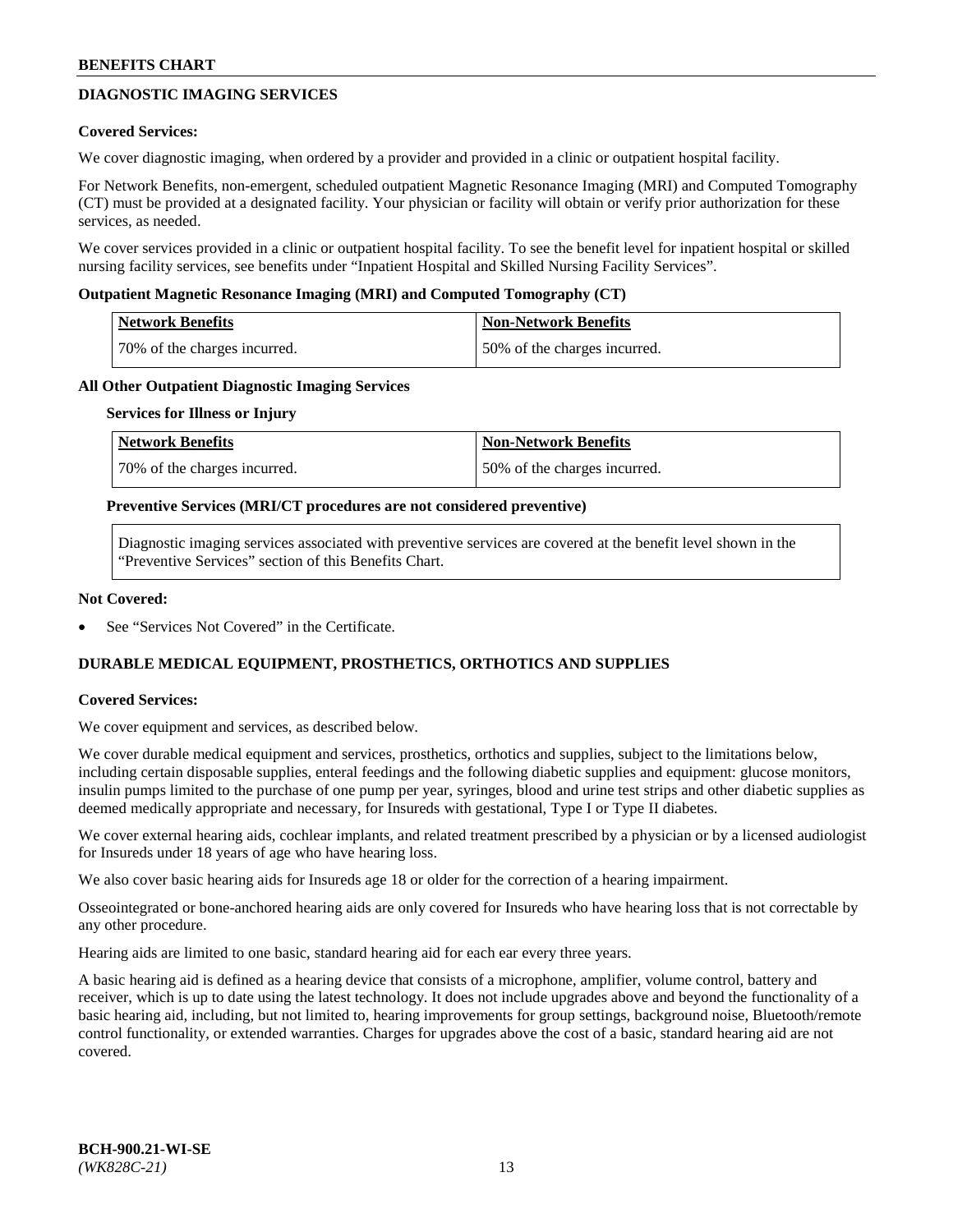### **Diabetic Supplies Purchased at a Pharmacy**

| <b>Network Benefits</b>                                    | <b>Non-Network Benefits</b>  |
|------------------------------------------------------------|------------------------------|
| 70% of the charges incurred.<br>Deductible does not apply. | 50% of the charges incurred. |

#### **Diabetic Supplies Purchased from a Non-Pharmacy Provider**

| <b>Network Benefits</b>                                              | <b>Non-Network Benefits</b>  |
|----------------------------------------------------------------------|------------------------------|
| 70% of the charges incurred if purchased from an<br>approved vendor. | 50% of the charges incurred. |

#### **Special Dietary Treatment for Phenylketonuria (PKU) if it meets our medical coverage criteria**

| Network Benefits                                           | <b>Non-Network Benefits</b>  |
|------------------------------------------------------------|------------------------------|
| 70% of the charges incurred.<br>Deductible does not apply. | 50% of the charges incurred. |

### **Oral Amino Acid Based Elemental Formula if it meets our Medical Coverage Criteria**

| Network Benefits             | <b>Non-Network Benefits</b>  |
|------------------------------|------------------------------|
| 70% of the charges incurred. | 50% of the charges incurred. |

## **All Other Durable Medical Equipment, Prosthetics, Orthotics and Supplies**

| <b>Network Benefits</b>      | <b>Non-Network Benefits</b>  |
|------------------------------|------------------------------|
| 70% of the charges incurred. | 50% of the charges incurred. |

#### **Limitations:**

Coverage of durable medical equipment is limited by the following:

- No more than a 93-day supply of diabetic supplies are covered and dispensed at a time.
- Payment will not exceed the cost of an alternate piece of equipment or service that is effective and medically necessary.
- For prosthetic benefits, other than oral appliances for cleft lip and cleft palate, payment will not exceed the cost of an alternate piece of equipment or service that is effective, medically necessary and enables Insureds to conduct standard
- activities of daily living. We reserve the right to determine if an item will be approved for rental vs. purchase.
- We require that certain diabetic supplies and equipment be purchased at a pharmacy.
- Diabetic supplies and equipment are limited to certain models and brands.
- Durable medical equipment and supplies must be obtained or repaired by approved vendors.
- Covered services and supplies are based on established medical policies which are subject to periodic review and modification by the medical or dental directors. Our medical policy for diabetic supplies includes information on our required models and brands. These medical policies (medical coverage criteria) are available by calling Member Services, or logging on to your "*my*HealthPartners" account a[t healthpartners.com.](https://www.healthpartners.com/hp/index.html)

# **Not Covered:**

Items which are not eligible for coverage include, but are not limited to:

- Replacement or repair of any covered items, if the items are (i) damaged or destroyed by misuse, abuse or carelessness, (ii) lost; or (iii) stolen.
- Duplicate or similar items.
- Labor and related charges for repair of any covered items which are more than the cost of replacement by an approved vendor.
- Sales tax, mailing, delivery charges, service call charges.
- Items which are primarily educational in nature or for hygiene, vocation, comfort, convenience or recreation.
- Communication aids or devices: equipment to create, replace or augment communication abilities including, but not limited to, speech processors, receivers, communication boards, or computer or electronic assisted communication.

#### **BCH-900.21-WI-SE**  *(WK828C-21)* 14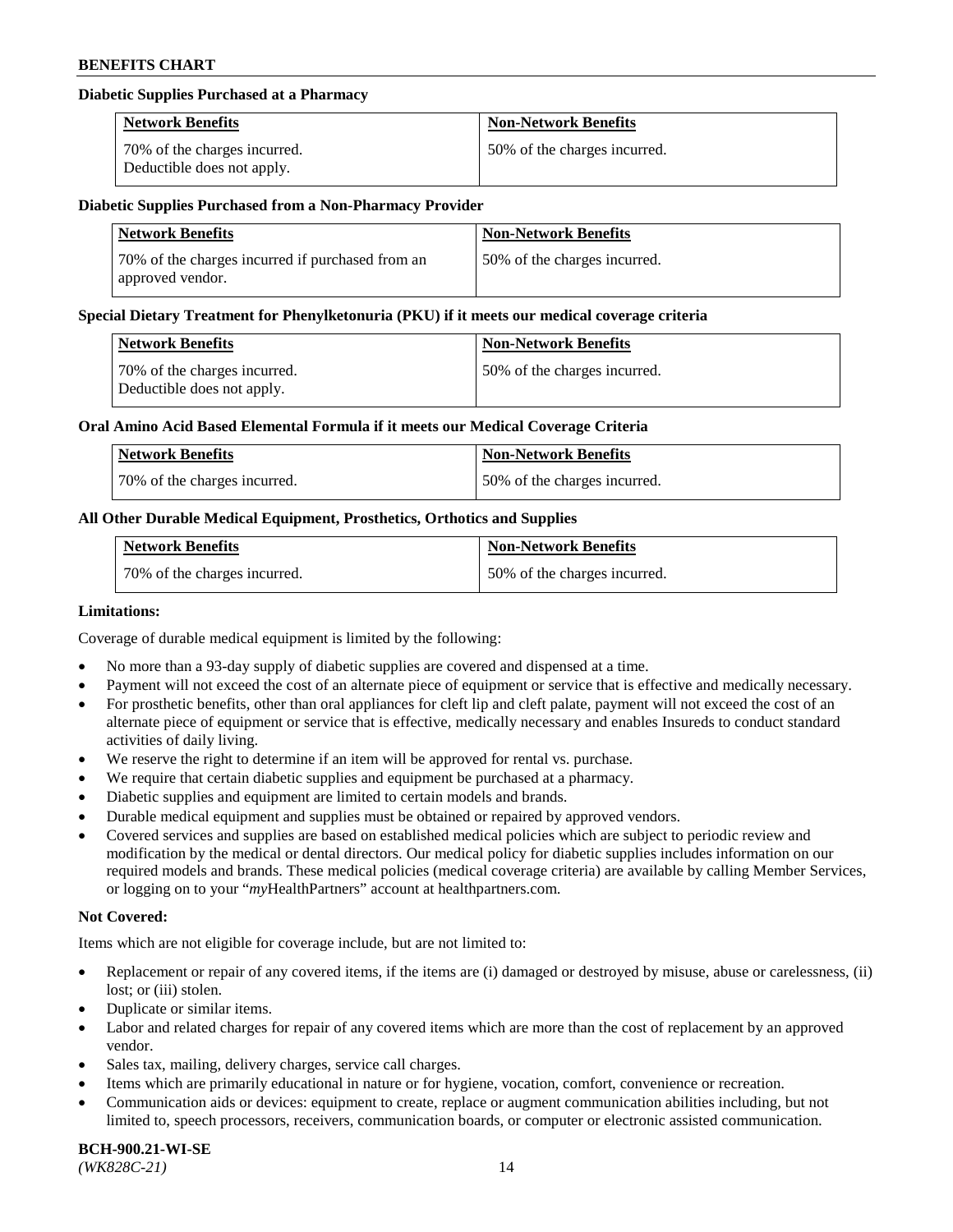- Implantable and osseointegrated or bone-anchored hearing aids and their fitting, except as specifically described in this Benefits Chart. This exclusion does not apply to cochlear implants.
- Eyeglasses, contact lenses and their fitting, measurement and adjustment, except as specifically described in this Benefits Chart.
- Hair prostheses (wigs).
- Household equipment which primarily has customary uses other than medical, such as, but not limited to, exercise cycles, air purifiers, central or unit air conditioners, water purifiers, non-allergenic pillows, mattresses or waterbeds.
- Household fixtures including, but not limited to, escalators or elevators, ramps, swimming pools and saunas.
- Modifications to the structure of the home including, but not limited to, wiring, plumbing or charges for installation of equipment.
- Vehicle, car or van modifications including, but not limited to, hand brakes, hydraulic lifts and car carrier.
- Rental equipment while owned equipment is being repaired by non-contracted vendors, beyond one month rental of medically necessary equipment.
- Other equipment and supplies, including but not limited to assistive devices, that we determine are not eligible for coverage.
- See "Services Not Covered" in the Certificate.

# **EMERGENCY AND URGENTLY NEEDED CARE SERVICES**

### **Covered Services:**

We cover services for emergency care and urgently needed care if the services are otherwise eligible for coverage under the Certificate.

**Urgently Needed Care.** These are services to treat an unforeseen illness or injury that:

- are required in order to prevent a serious deterioration in your health; and
- cannot be delayed until the next available clinic or office hours.

| <b>Network Benefits</b>                                                                                  | <b>Non-Network Benefits</b> |
|----------------------------------------------------------------------------------------------------------|-----------------------------|
| 100% of the charges incurred, subject to a<br>copayment of \$65 per visit.<br>Deductible does not apply. | See Network Benefits.       |

**Emergency Care.** These are services to treat:

- the sudden, unexpected onset of illness or injury which, if left untreated or unattended until the next available clinic or office hours, would result in hospitalization; or
- a condition requiring professional health services immediately necessary to preserve life or stabilize health.

When reviewing claims for coverage of emergency services, our medical director will take into consideration a reasonable layperson's belief that the circumstances required immediate medical care that could not wait until the next working day or next available clinic appointment.

#### **Emergency Care in a Hospital Emergency Room, including Professional Services of a Physician**

| <b>Network Benefits</b>      | <b>Non-Network Benefits</b> |
|------------------------------|-----------------------------|
| 70% of the charges incurred. | See Network Benefits.       |

#### **Inpatient Emergency Care in a Hospital**

| <b>Network Benefits</b>      | <b>Non-Network Benefits</b> |
|------------------------------|-----------------------------|
| 70% of the charges incurred. | See Network Benefits.       |

#### **Not Covered:**

See "Services Not Covered" in the Certificate.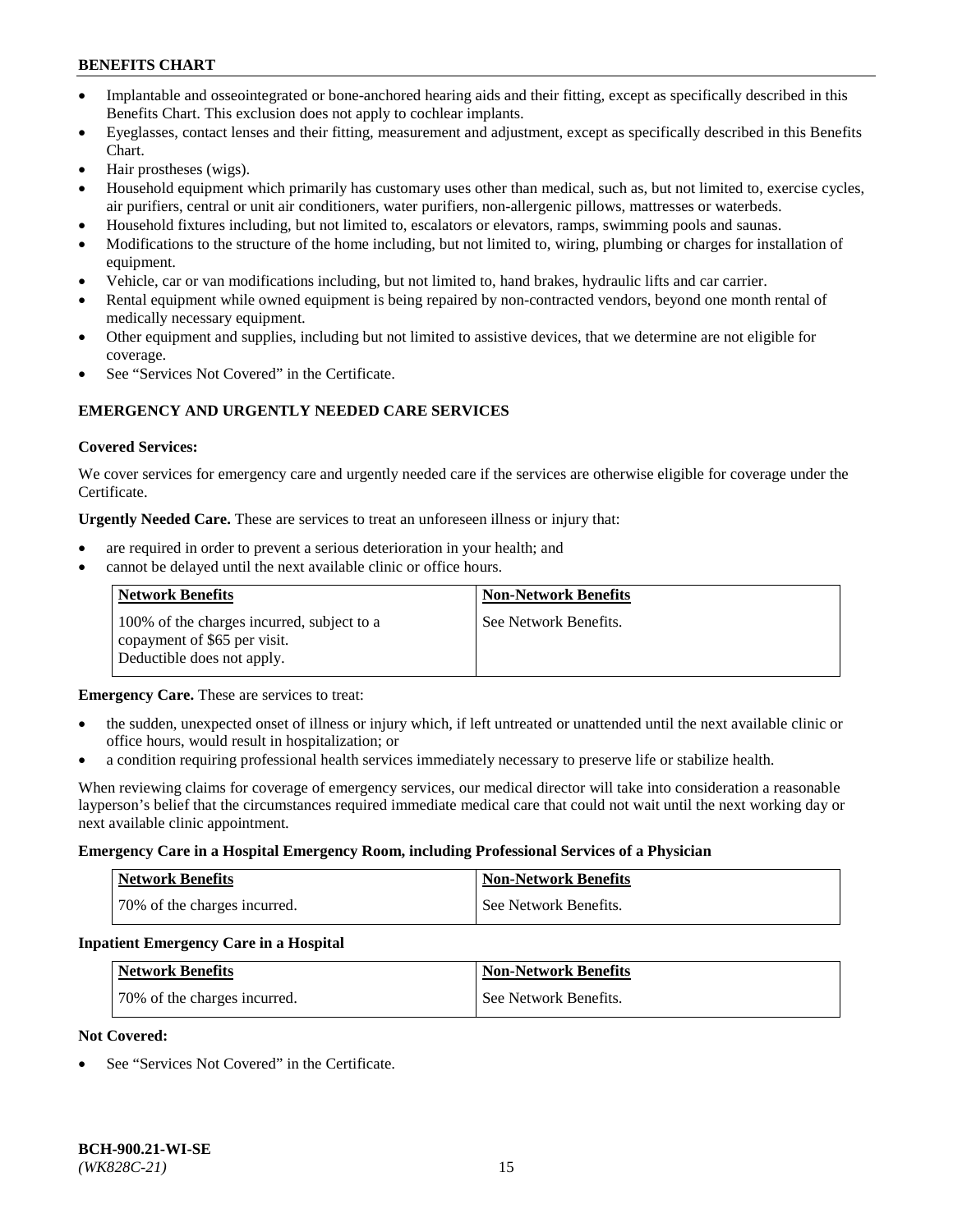# **GENE THERAPY**

# **Covered Services:**

We cover gene therapy treatment if it meets our medical coverage criteria.

| <b>Network Benefits</b>                                                                                                                                                                                 | <b>Non-Network Benefits</b> |
|---------------------------------------------------------------------------------------------------------------------------------------------------------------------------------------------------------|-----------------------------|
| Coverage level is same as corresponding Network<br>Benefits, depending on type of service provided such as<br>Office Visits for Illness or Injury, Inpatient or<br><b>Outpatient Hospital Services.</b> | No coverage.                |

# **Limitations:**

- Gene therapy must be provided by a designated provider.
- Specific types of gene therapy are limited to therapies and conditions specified in our medical coverage criteria.

# **Not Covered:**

See "Services Not Covered" in the Certificate.

# **HEALTH EDUCATION**

## **Covered Services:**

We cover education for preventive services and education for the management of chronic health problems (such as diabetes).

| <b>Network Benefits</b>                                     | <b>Non-Network Benefits</b>   |
|-------------------------------------------------------------|-------------------------------|
| 100% of the charges incurred.<br>Deductible does not apply. | 150% of the charges incurred. |

### **Not Covered:**

See "Services Not Covered" in the Certificate.

## **HOME-BASED HEALTH ASSESSMENT PROGRAM**

## **Covered Services:**

If you meet our criteria for coverage, you may qualify for our home-based comprehensive health risk assessment program. The program covers a health assessment with a designated nurse practitioner.

| <b>Network Benefits</b>                                     | <b>Non-Network Benefits</b> |
|-------------------------------------------------------------|-----------------------------|
| 100% of the charges incurred.<br>Deductible does not apply. | No coverage.                |

## **Not Covered:**

See "Services Not Covered" in the Certificate.

## **HOME HEALTH SERVICES**

## **Covered Services:**

We cover skilled nursing services, physical therapy, occupational therapy, speech therapy, respiratory therapy and other therapeutic services, non-routine prenatal and postnatal services, routine postnatal well child visits, as described in our medical coverage criteria, phototherapy services for newborns, home health aide services and other eligible home health services when provided in your home, if you are homebound (i.e., unable to leave home without considerable effort due to a medical condition). Lack of transportation does not constitute homebound status. For phototherapy services for newborns and high risk prenatal services, supplies and equipment are included.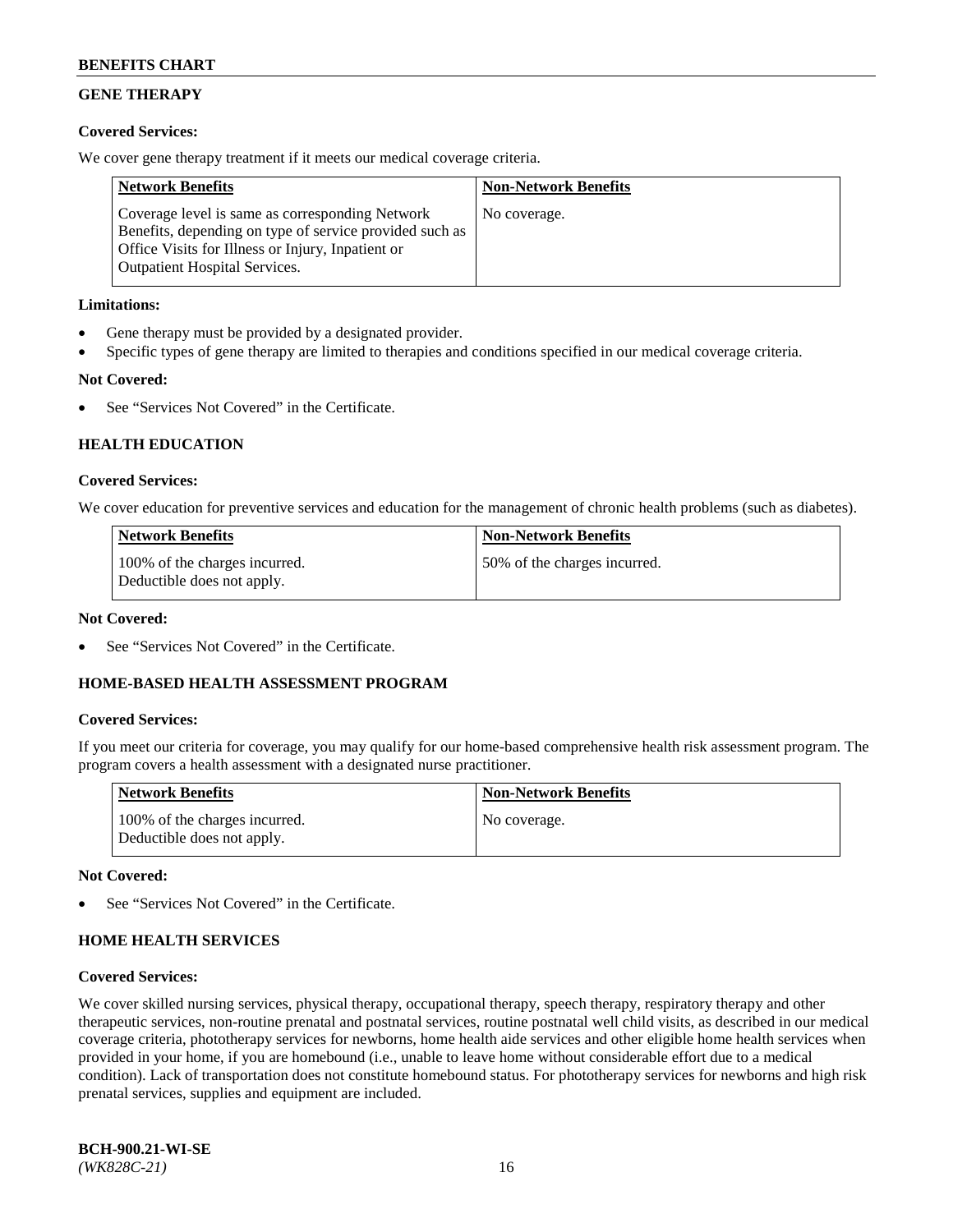We cover total parenteral nutrition/intravenous ("TPN/IV") therapy, equipment, supplies and drugs in connection with IV therapy. IV line care kits are covered under Durable Medical Equipment.

We cover palliative care benefits. Palliative care includes symptom management, education and establishing goals of care. We waive the requirement that you be homebound for a limited number of home visits for palliative care (as shown in this Benefits Chart), if you have a life-threatening, non-curable condition which has a prognosis of survival of two years or less. Additional palliative care visits are eligible under the home health services benefit if you are homebound and meet all other requirements defined in this section.

You do not need to be homebound to receive total parenteral nutrition/intravenous ("TPN/IV") therapy.

Home health services are eligible and covered only when:

- medically necessary; and
- provided as rehabilitative care, terminal care or maternity care; and
- ordered by a physician, and included in the written home care plan.

### **Physical Therapy, Occupational Therapy, Speech Therapy, Respiratory Therapy, Home Health Aide Services and Palliative Care**

| <b>Network Benefits</b>                                                                                  | <b>Non-Network Benefits</b>  |
|----------------------------------------------------------------------------------------------------------|------------------------------|
| 100% of the charges incurred, subject to a<br>copayment of \$65 per visit.<br>Deductible does not apply. | 50% of the charges incurred. |

If more than one home health visit occurs in a day, a separate copayment applies to each. For example, if an occupational therapist and a physical therapist visit an Insured in the same day, a separate copayment will be charged for each visit.

### **TPN/IV Therapy, Skilled Nursing Services, Non-Routine Prenatal/Postnatal Services, and Phototherapy**

| Network Benefits                                            | <b>Non-Network Benefits</b>  |
|-------------------------------------------------------------|------------------------------|
| 100% of the charges incurred.<br>Deductible does not apply. | 50% of the charges incurred. |

Each 24-hour visit (or shifts up to 24-hour visits) equals one visit and counts toward the Maximum visits for all other services shown below. Any visit that lasts less than 24 hours regardless of the length of the visit, will count as one visit toward the Maximum visits for all other services shown below. All visits must be medically necessary and benefit eligible.

#### **Routine Prenatal/Postnatal Services and Child Health Supervision Services**

| <b>Network Benefits</b>                                     | <b>Non-Network Benefits</b>   |
|-------------------------------------------------------------|-------------------------------|
| 100% of the charges incurred.<br>Deductible does not apply. | 150% of the charges incurred. |

## **Maximum Visits for Palliative Care**

If you are eligible to receive palliative care in the home and you are not homebound, there is a maximum of 12 visits per calendar year.

#### **Maximum Visits for All Services Other Than Palliative Care**

| Network Benefits             | <b>Non-Network Benefits</b>  |
|------------------------------|------------------------------|
| 60 visits per calendar year. | 30 visits per calendar year. |

Each visit provided under the Network Benefits and Non-Network Benefits counts toward the maximums shown under both Maximum visits sections. The routine postnatal well child visits do not count toward the visit limit.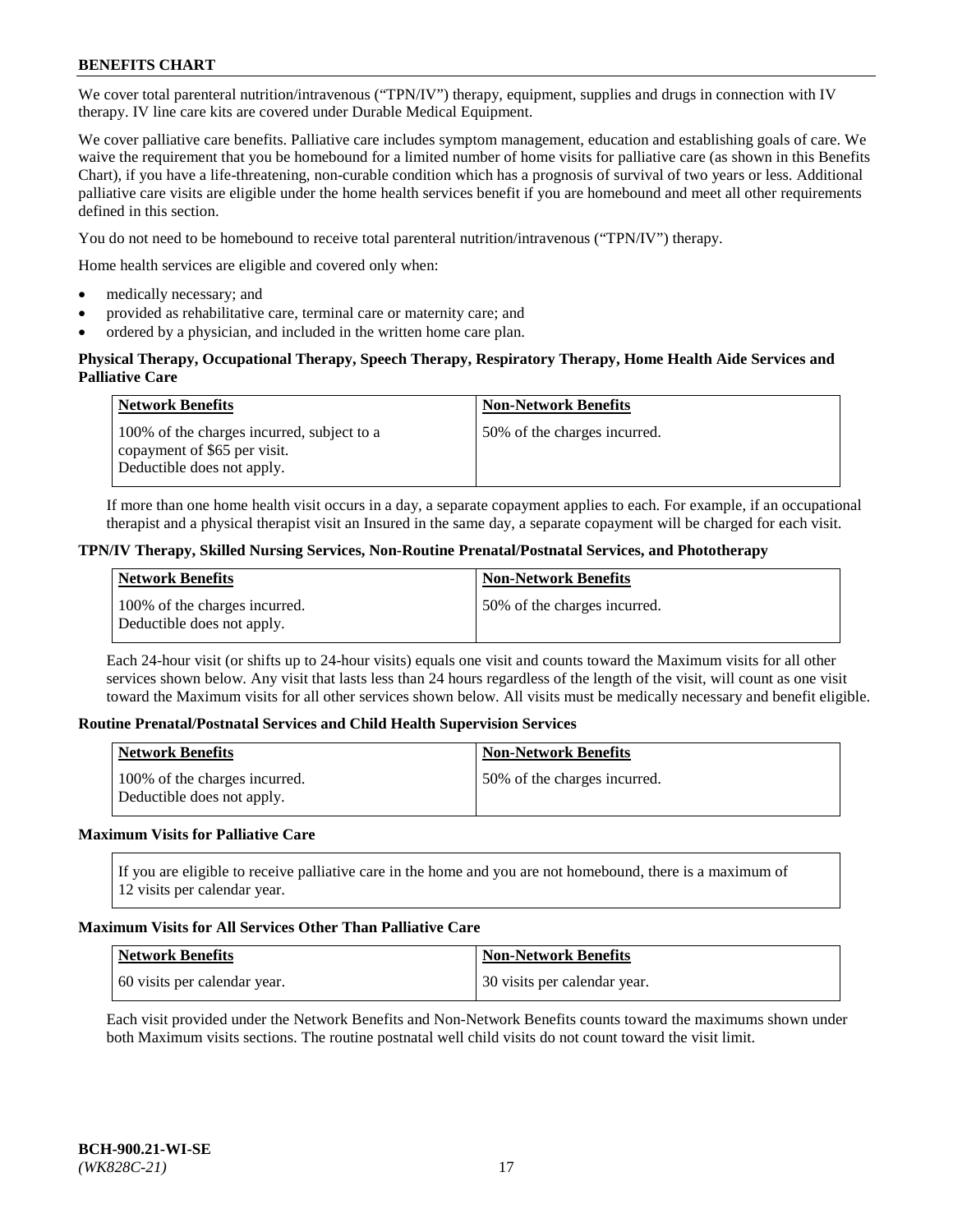### **Limitations:**

- Home health services are not provided as a substitute for a primary caregiver in the home or as relief (respite) for a primary caregiver in the home. We will not reimburse family members or residents in your home for the above services.
- A service shall not be considered a skilled nursing service merely because it is performed by, or under the direct supervision of, a licensed nurse. Where a service (such as tracheotomy suctioning or ventilator monitoring) or like services, can be safely and effectively performed by a non-medical person (or self-administered), without the direct supervision of a licensed nurse, the service shall not be regarded as a skilled nursing service, whether or not a skilled nurse actually provides the service. The unavailability of a competent person to provide a non-skilled service shall not make it a skilled service when a skilled nurse provides it. Only the skilled nursing component of so-called "blended" services (i.e. services which include skilled and non-skilled components) are covered under this Benefits Chart.

# **Not Covered:**

- Financial or legal counseling services.
- Housekeeping or meal services in your home.
- Private duty nursing services.
- Services provided by a family member or enrollee, or a resident in the enrollee's home.
- Vocational rehabilitation and recreational or educational therapy. Recreation therapy is therapy provided solely for the purpose of recreation, including, but not limited to: (a) requests for physical therapy or occupational therapy to improve athletic ability, and (b) braces or guards to prevent sports injuries.
- See "Services Not Covered" in the Certificate.

# **HOME HOSPICE SERVICES**

## **Applicable Definitions:**

**Part-time.** This is up to two hours of service per day, more than two hours is considered continuous care.

**Continuous Care.** This is from two to twelve hours of service per day provided by a registered nurse, licensed practical nurse, or home health aide, during a period of crisis in order to maintain a terminally ill patient at home.

**Appropriate Facility.** This is a nursing home, hospice residence, or other inpatient facility.

**Custodial Care Related to Hospice Services.** This means providing assistance in the activities of daily living and the care needed by a terminally ill patient which can be provided by primary caregiver (i.e., family member or friend) who is responsible for the patient's home care.

## **Covered Services:**

**Home Hospice Program.** We cover the services described below if you are terminally ill and accepted as a home hospice program participant. You must meet the eligibility requirements of the program, and elect to receive services through the home hospice program. The services will be provided in your home, with inpatient care available when medically necessary as described below. If you elect to receive hospice services, you do so in lieu of curative treatment for your terminal illness for the period you are enrolled in the home hospice program.

**Eligibility:** In order to be eligible to be enrolled in the home hospice program, you must: (1) be a terminally ill patient (prognosis of six months or less); (2) have chosen a palliative treatment focus (i.e., emphasizing comfort and supportive services rather than treatment attempting to cure the disease or condition); and (3) continue to meet the terminally ill prognosis as reviewed by our medical director or his or her designee over the course of care. You may withdraw from the home hospice program at any time.

**Eligible Services:** Hospice services include the following services provided in accordance with an approved hospice treatment plan.

- Home Health Services:
	- o Part-time care provided in your home by an interdisciplinary hospice team (which may include a physician, nurse, social worker, and spiritual counselor) and medically necessary home health services are covered.
	- o One or more periods of continuous care in your home or in a setting which provides day care for pain or symptom management, when medically necessary, will be covered.
- Inpatient Services: We cover medically necessary inpatient services.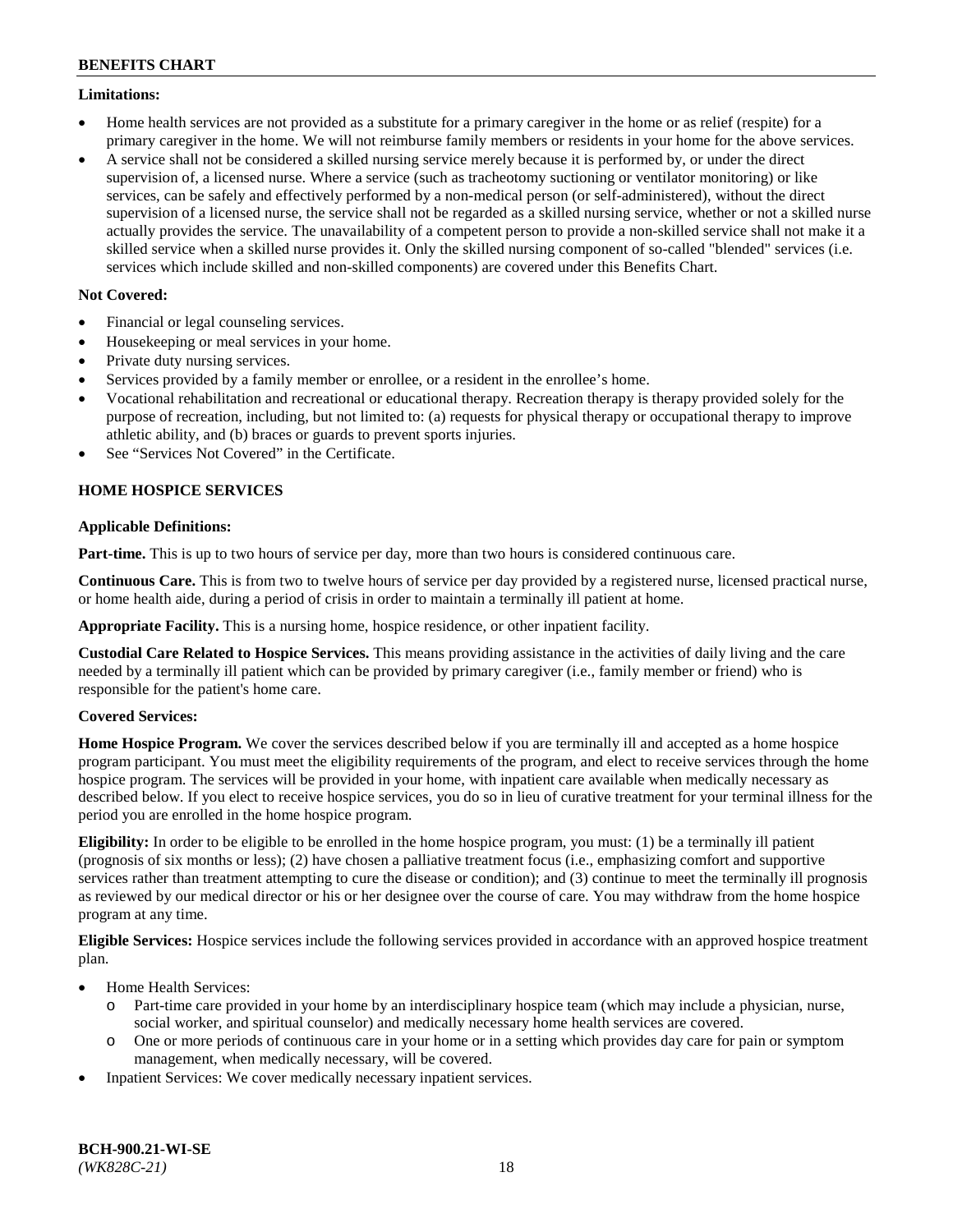- Other Services:
	- Respite care is covered for care in your home or in an appropriate facility, to give your primary caregivers (i.e., family members or friends) rest and/or relief when necessary in order to maintain a terminally ill patient at home.
	- o Medically necessary medications for pain and symptom management.
	- o Semi-electric hospital beds and other durable medical equipment are covered.
	- Emergency and non-emergency care is covered.

| Network Benefits                                            | <b>Non-Network Benefits</b>  |
|-------------------------------------------------------------|------------------------------|
| 100% of the charges incurred.<br>Deductible does not apply. | 50% of the charges incurred. |

Respite care is limited to 5 days per episode, and respite care and continuous care combined are limited to 30 days.

### **Not Covered:**

- Financial or legal counseling services.
- Housekeeping or meal services in your home.
- Custodial or maintenance care related to hospice services, whether provided in the home or in a nursing home.
- Any service not specifically described as covered services under this home hospice services benefits.
- Any services provided by members of your family or residents in your home.
- See "Services Not Covered" in the Certificate.

# **HOSPITAL AND SKILLED NURSING FACILITY SERVICES**

#### **Covered Services:**

We cover services as described below.

## **Medical or Surgical Hospital Services**

**Inpatient Hospital Services:** We cover the following medical or surgical services, for the treatment of acute illness or injury, which require the level of care only provided in an acute care facility. These services must be authorized by a physician.

Inpatient hospital services include: room and board; the use of operating or maternity delivery rooms; intensive care facilities; newborn nursery facilities; general nursing care, anesthesia, laboratory and diagnostic imaging services, radiation therapy, physical therapy, prescription drugs or other medications administered during treatment, blood and blood products (unless replaced), and blood derivatives, and other diagnostic or treatment related hospital services; physician and other professional medical and surgical services provided while in the hospital, including gender reassignment surgery that meets medical coverage criteria.

We cover, following a vaginal delivery, a minimum of 48 hours of inpatient care for the mother and newborn child. We cover, following a caesarean section delivery, a minimum of 96 hours of inpatient care for the mother and newborn child.

Group health plans and health insurance issuers generally may not, under Federal law, restrict benefits for any hospital length of stay in connection with childbirth for the mother of newborn child to less than 48 hours following a vaginal delivery, or less than 96 hours following a caesarean section. However, Federal law generally does not prohibit the mother's or newborn's attending provider, after consulting with the mother, from discharging the mother or her newborn earlier than 48 hours (or 96 hours as applicable). In any case plans and issuers may not, under Federal law, require that a provider obtain authorization from the plan or the insurance issuer for prescribing a length of stay not in excess of 48 hours (or 96 hours).

| Network Benefits             | Non-Network Benefits         |
|------------------------------|------------------------------|
| 70% of the charges incurred. | 50% of the charges incurred. |

Each Insured's admission or confinement, including that of a newborn child, is separate and distinct from the admission or confinement of any other Insured.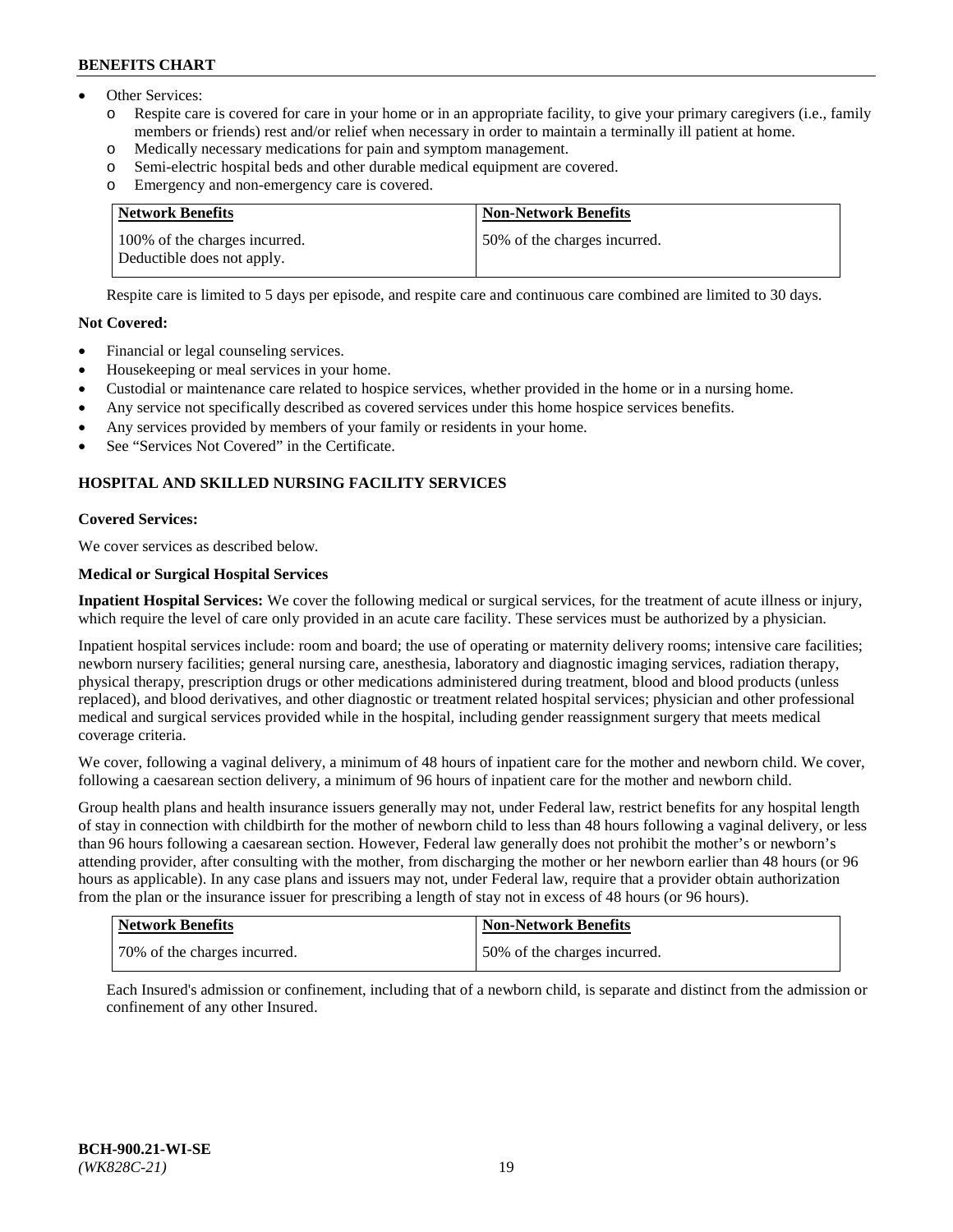**Outpatient Hospital, Ambulatory Care or Surgical Facility Services:** We cover the following medical and surgical services, for diagnosis or treatment of illness or injury on an outpatient basis. These services must be authorized by a physician.

Outpatient services include: use of operating rooms, maternity delivery rooms or other outpatient departments, rooms or facilities; and the following outpatient services: general nursing care, anesthesia, laboratory and diagnostic imaging services, radiation therapy, physical therapy, drugs administered during treatment, blood and blood products (unless replaced), and blood derivatives, and other diagnostic or treatment related outpatient services; physician and other professional medical and surgical services provided while an outpatient, including colonoscopies (starting at age 50, or under age 50 for people at high risk of colorectal cancer), and gender reassignment surgery that meets medical coverage criteria.

For Network Benefits, non-emergent, scheduled outpatient Magnetic Resonance Imaging (MRI) and Computed Tomography (CT) must be provided at a designated facility. Your physician or facility will obtain or verify prior authorization for these services, as needed.

To see the benefit level for diagnostic imaging services, laboratory services and physical therapy, see benefits under Diagnostic Imaging Services, Laboratory Services and Physical Therapy in this Benefits Chart.

| <b>Network Benefits</b>      | <b>Non-Network Benefits</b>  |
|------------------------------|------------------------------|
| 70% of the charges incurred. | 50% of the charges incurred. |

## **Skilled Nursing Facility Care:**

We cover room and board, daily skilled nursing and related ancillary services for post-acute treatment and rehabilitative care of illness or injury that meets medical coverage criteria. Rehabilitation services are limited to services where significant measurable progress is expected to occur within a reasonable period of time.

| <b>Network Benefits</b>                      | <b>Non-Network Benefits</b>                  |
|----------------------------------------------|----------------------------------------------|
| 70\% of the charges incurred.                | 150% of the charges incurred.                |
| Limited to a 30 day maximum per confinement. | Limited to a 30 day maximum per confinement. |

Each day of services provided under the Network Benefits and Non-Network Benefits, combined, applies toward the maximum shown above.

#### **Not Covered:**

- Services for items for personal convenience, such as television rental, are not covered.
- See "Services Not Covered" in the Certificate.

# **INFERTILITY SERVICES**

#### **Covered Services:**

We cover the diagnosis of infertility. These services include diagnostic procedures and tests provided in connection with an infertility evaluation, office visits and consultations to diagnose infertility.

| <b>Network Benefits</b>                                    | Non-Network Benefits         |
|------------------------------------------------------------|------------------------------|
| 70% of the charges incurred.<br>Deductible does not apply. | 50% of the charges incurred. |

Coverage is limited to office visits and consultations to diagnose infertility. Treatment is not covered.

#### **Not Covered:**

- Treatment of infertility, including, but not limited to, office visits, laboratory, diagnostic imaging services, and drugs for the treatment of infertility; assisted reproduction, including, but not limited to, gamete intrafallopian tube transfer (GIFT), zygote intrafallopian tube transfer (ZIFT) intracytoplasmic sperm injection (ICSI), and/or in-vitro fertilization (IVF), and all charges associated with such procedures; reversal of sterilization; artificial insemination; and sperm, ova or embryo acquisition, retrieval or storage; however, we cover office visits and consultations to diagnose infertility.
- Services related to the establishment of surrogate pregnancy and fees for a surrogate.
- See "Services Not Covered" in the Certificate.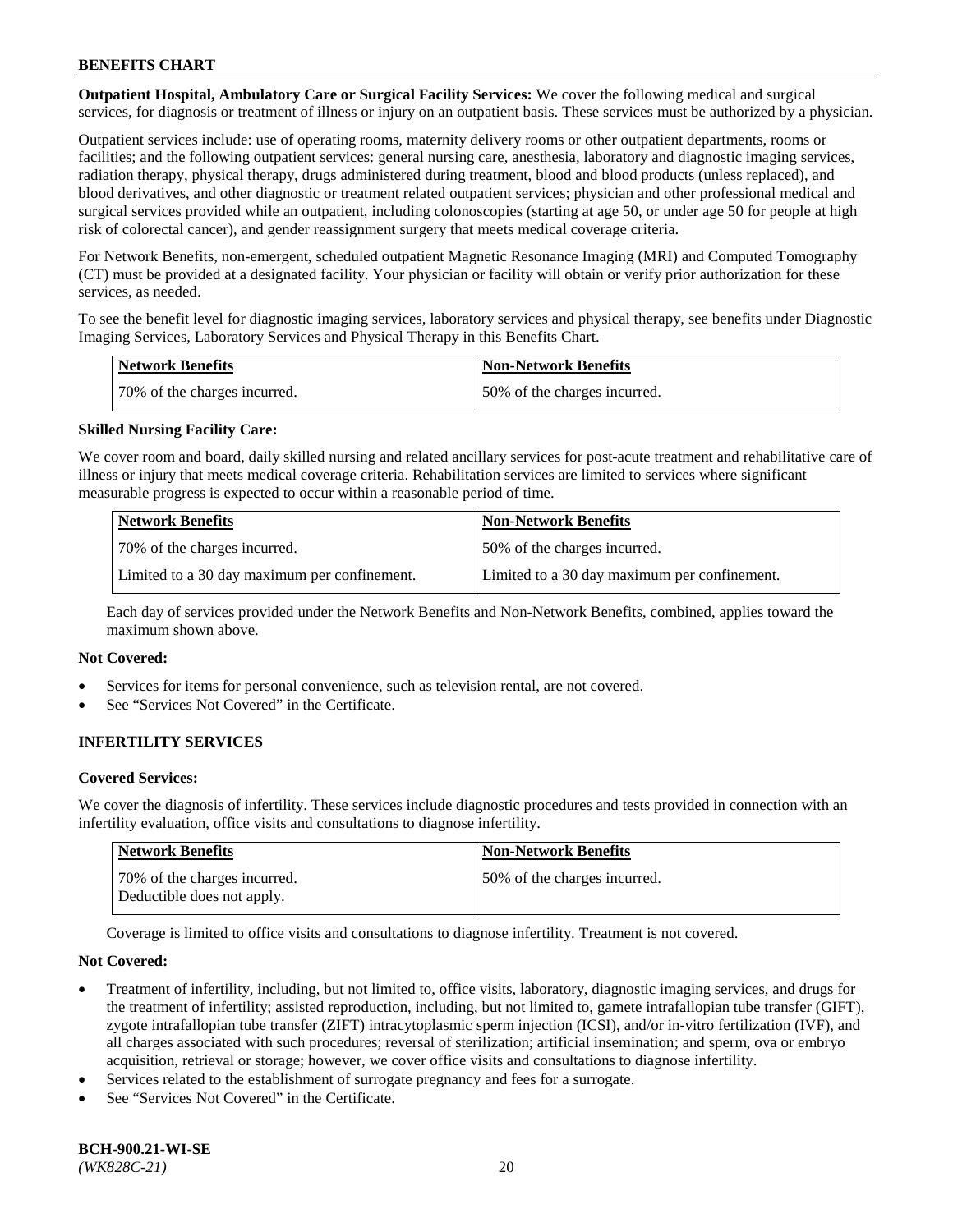# **LABORATORY SERVICES**

## **Covered Services:**

We cover laboratory tests when ordered by a provider and provided in a clinic or outpatient hospital facility. This includes blood tests to detect lead exposure in children between the ages of 6 months and 72 months.

To see the benefit level for inpatient hospital or skilled nursing facility services, see benefits under "Inpatient Hospital and Skilled Nursing Facility Services" in this Benefits Chart.

**Prostate-specific antigen (PSA) test coverage.** We cover prostate cancer screening for men 40 years of age or over who are symptomatic or in a high-risk category and for all men 50 years of age or older. Coverage includes a prostate-specific antigen blood test and a digital rectal examination.

| Network Benefits                                            | <b>Non-Network Benefits</b>  |
|-------------------------------------------------------------|------------------------------|
| 100% of the charges incurred.<br>Deductible does not apply. | 50% of the charges incurred. |

# **All other laboratory services**

### **Services for Illness or Injury**

| <b>Network Benefits</b>                                     | <b>Non-Network Benefits</b>  |
|-------------------------------------------------------------|------------------------------|
| 100% of the charges incurred.<br>Deductible does not apply. | 50% of the charges incurred. |

### **Preventive Services**

Laboratory services associated with preventive services are covered at the benefit level shown in the "Preventive Services" section of this Benefits Chart.

### **Not Covered:**

See "Services Not Covered" in the Certificate.

## **MASTECTOMY RECONSTRUCTION BENEFIT**

## **Covered Services:**

We cover reconstruction of the breast on which the mastectomy has been performed; surgery and reconstruction of the other breast to produce symmetrical appearance, and prostheses and physical complications of all stages of mastectomy, including lymphedemas.

| <b>Network Benefits</b>                               | <b>Non-Network Benefits</b>                           |
|-------------------------------------------------------|-------------------------------------------------------|
| Coverage level is same as corresponding Network       | Coverage level is same as corresponding Non-Network   |
| Benefits, depending on type of service provided, such | Benefits, depending on type of service provided, such |
| as Office Visits for Illness or Injury, Inpatient or  | as Office Visits for Illness or Injury, Inpatient or  |
| <b>Outpatient Hospital Services.</b>                  | Outpatient Hospital Services.                         |

## **Not Covered:**

See "Services Not Covered" in the Certificate.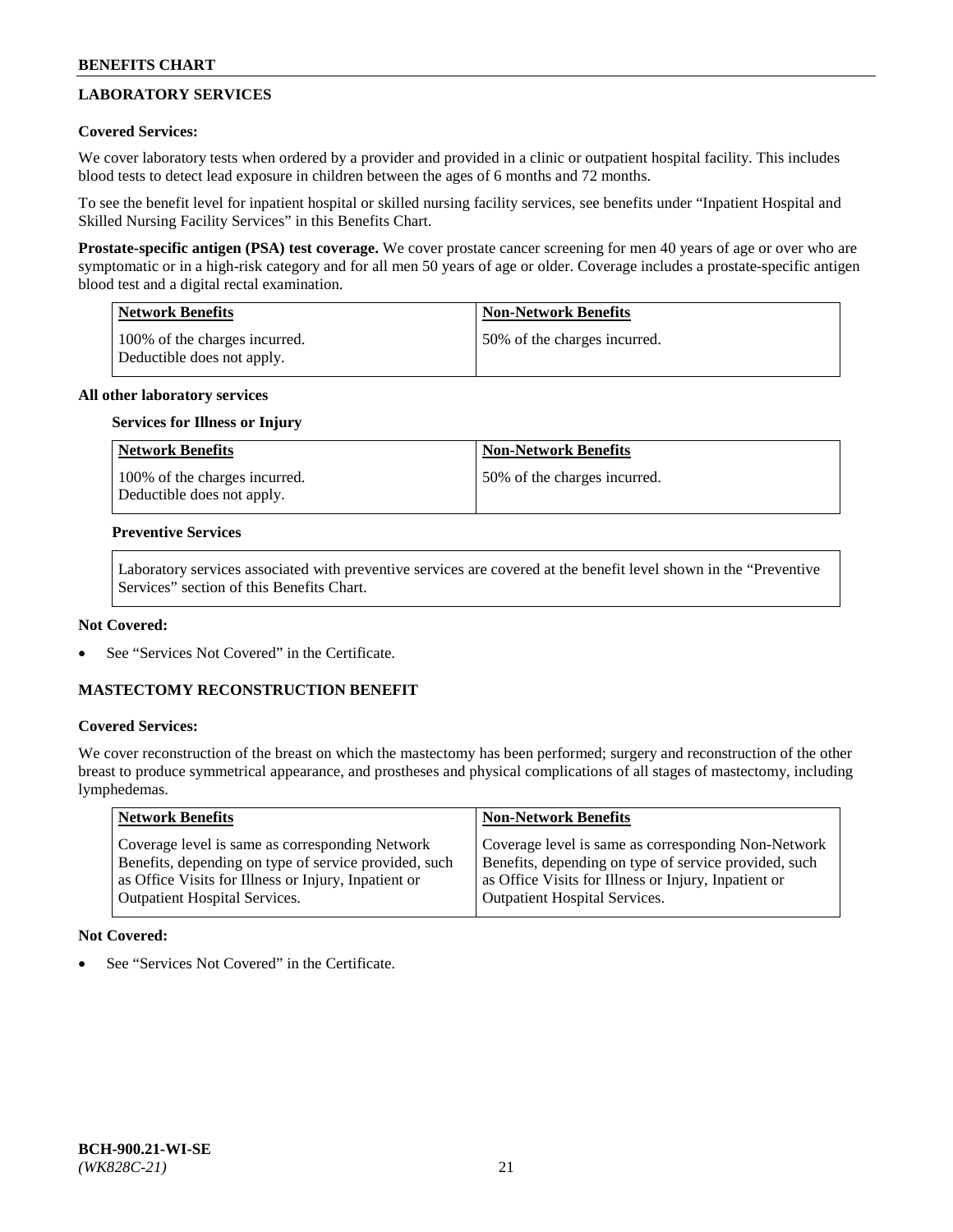# **MEDICATION THERAPY DISEASE MANAGEMENT PROGRAM**

### **Covered Services:**

If you meet our criteria for coverage, you may qualify for our Medication Therapy Disease Management Program.

The program covers consultations with a designated Network pharmacist.

Covered services are based on established medical policies, which are subject to periodic review and modification by the medical directors. These medical policies (medical coverage criteria) are available by calling Member Services, or logging on to your "*my*HealthPartners" account at [healthpartners.com.](http://www.healthpartners.com/)

| Network Benefits                                            | <b>Non-Network Benefits</b> |
|-------------------------------------------------------------|-----------------------------|
| 100% of the charges incurred.<br>Deductible does not apply. | No coverage.                |

### **Not Covered:**

See "Services Not Covered" in the Certificate.

# **OFFICE VISITS FOR ILLNESS OR INJURY**

### **Covered Services:**

We cover the following when medically necessary: professional medical and surgical services and related supplies, including biofeedback, of physicians and other health care providers; blood and blood products (unless replaced) and blood derivatives.

We cover diagnosis and treatment of illness or injury to the eyes. Where contact or eye glass lenses are prescribed as medically necessary for the post-operative treatment of cataracts or for the treatment of aphakia, or keratoconus, we cover the initial evaluation, lenses and fitting. Insureds must pay for lens replacement beyond the initial pair.

#### **Office Visits**

| <b>Network Benefits</b>                                                                                  | <b>Non-Network Benefits</b>  |
|----------------------------------------------------------------------------------------------------------|------------------------------|
| 100% of the charges incurred, subject to a<br>copayment of \$65 per visit.<br>Deductible does not apply. | 50% of the charges incurred. |

#### **Convenience Clinics**

| <b>Network Benefits</b>                                                                                  | <b>Non-Network Benefits</b>  |
|----------------------------------------------------------------------------------------------------------|------------------------------|
| 100% of the charges incurred, subject to a<br>copayment of \$30 per visit.<br>Deductible does not apply. | 50% of the charges incurred. |

#### **Scheduled Telephone Visits**

| <b>Network Benefits</b>                                                                                  | <b>Non-Network Benefits</b>  |
|----------------------------------------------------------------------------------------------------------|------------------------------|
| 100% of the charges incurred, subject to a<br>copayment of \$30 per visit.<br>Deductible does not apply. | 50% of the charges incurred. |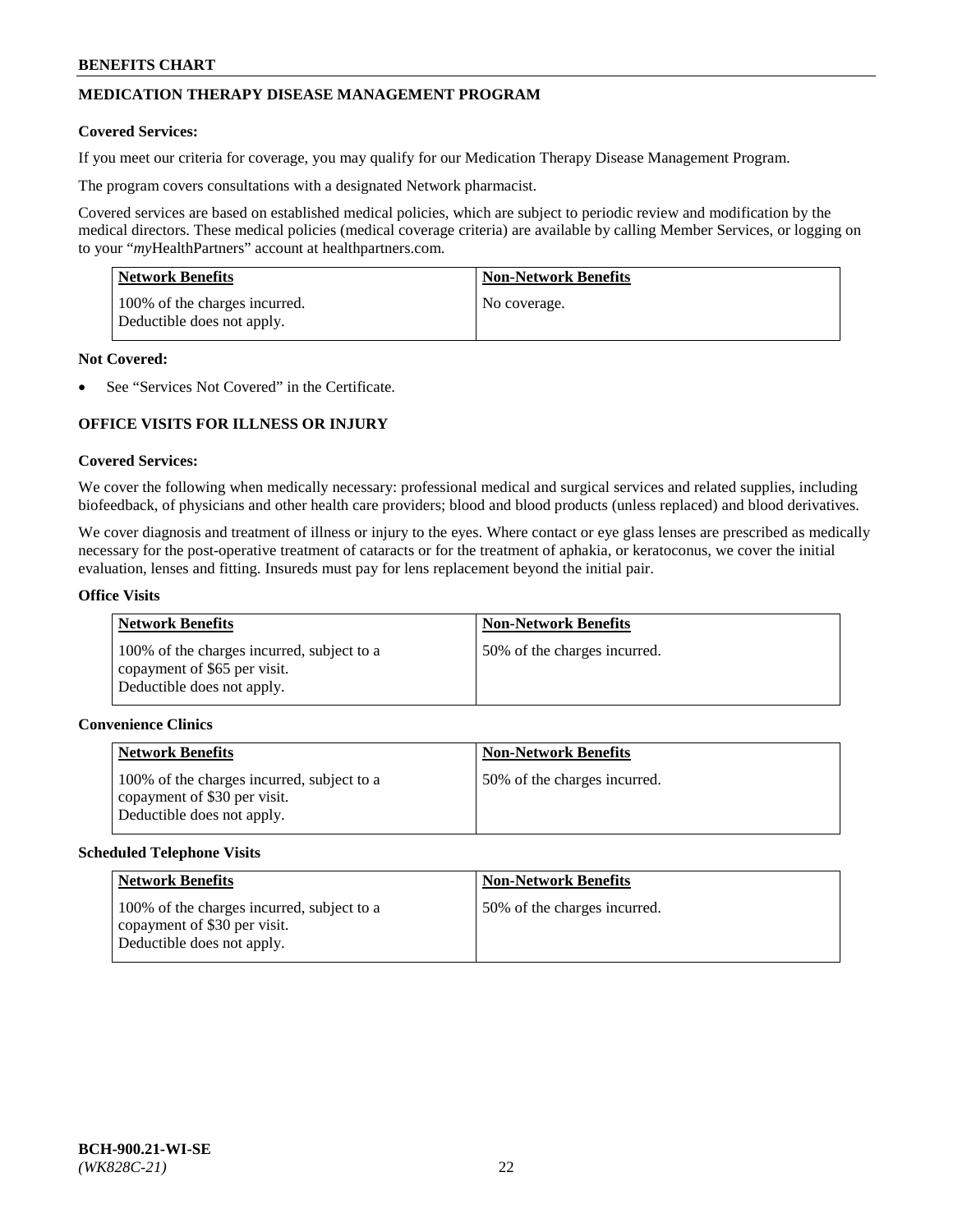# **E-Visits**

## **Access to Online Care through virtuwell a[t virtuwell.com](https://www.virtuwell.com/)**

| Network Benefits                                            | <b>Non-Network Benefits</b> |
|-------------------------------------------------------------|-----------------------------|
| 100% of the charges incurred.<br>Deductible does not apply. | Not applicable.             |

# **All Other E-Visits**

| <b>Network Benefits</b>                                                                                  | <b>Non-Network Benefits</b>  |
|----------------------------------------------------------------------------------------------------------|------------------------------|
| 100% of the charges incurred, subject to a<br>copayment of \$30 per visit.<br>Deductible does not apply. | 50% of the charges incurred. |

# **Injections Administered in a Physician's Office, other than immunizations**

# **Allergy Injections**

| Network Benefits                                                                                                  | <b>Non-Network Benefits</b>  |
|-------------------------------------------------------------------------------------------------------------------|------------------------------|
| 100% of the charges incurred, subject to a<br>copayment of \$2 per date of service.<br>Deductible does not apply. | 50% of the charges incurred. |

### **All Other Injections**

| <b>Network Benefits</b>                                                                                           | <b>Non-Network Benefits</b>  |
|-------------------------------------------------------------------------------------------------------------------|------------------------------|
| 100% of the charges incurred, subject to a<br>copayment of \$2 per date of service.<br>Deductible does not apply. | 50% of the charges incurred. |

### **Not Covered:**

- Court ordered treatment, except as described in this Benefits Chart. Any resulting court ordered treatment for mental health services will be subject to the Certificate's requirement for medical necessity.
- See "Services Not Covered" in the Certificate.

# **PEDIATRIC EYEWEAR**

## **Covered Services:**

We cover pediatric eyewear for children under age 19, subject to our medical coverage criteria. Coverage under this provision will continue until the end of the month in which the child turns age 19. These medical policies (medical coverage criteria) are available by calling Member Services, or logging on to your "*my*HealthPartners" account a[t healthpartners.com.](https://www.healthpartners.com/hp/index.html)

| Network Benefits             | <b>Non-Network Benefits</b> |
|------------------------------|-----------------------------|
| 70% of the charges incurred. | No coverage.                |

Limited to one pair of eyeglasses (lenses and frames), or one pair of contact lenses per calendar year.

## **Not Covered:**

See "Services Not Covered" in the Certificate.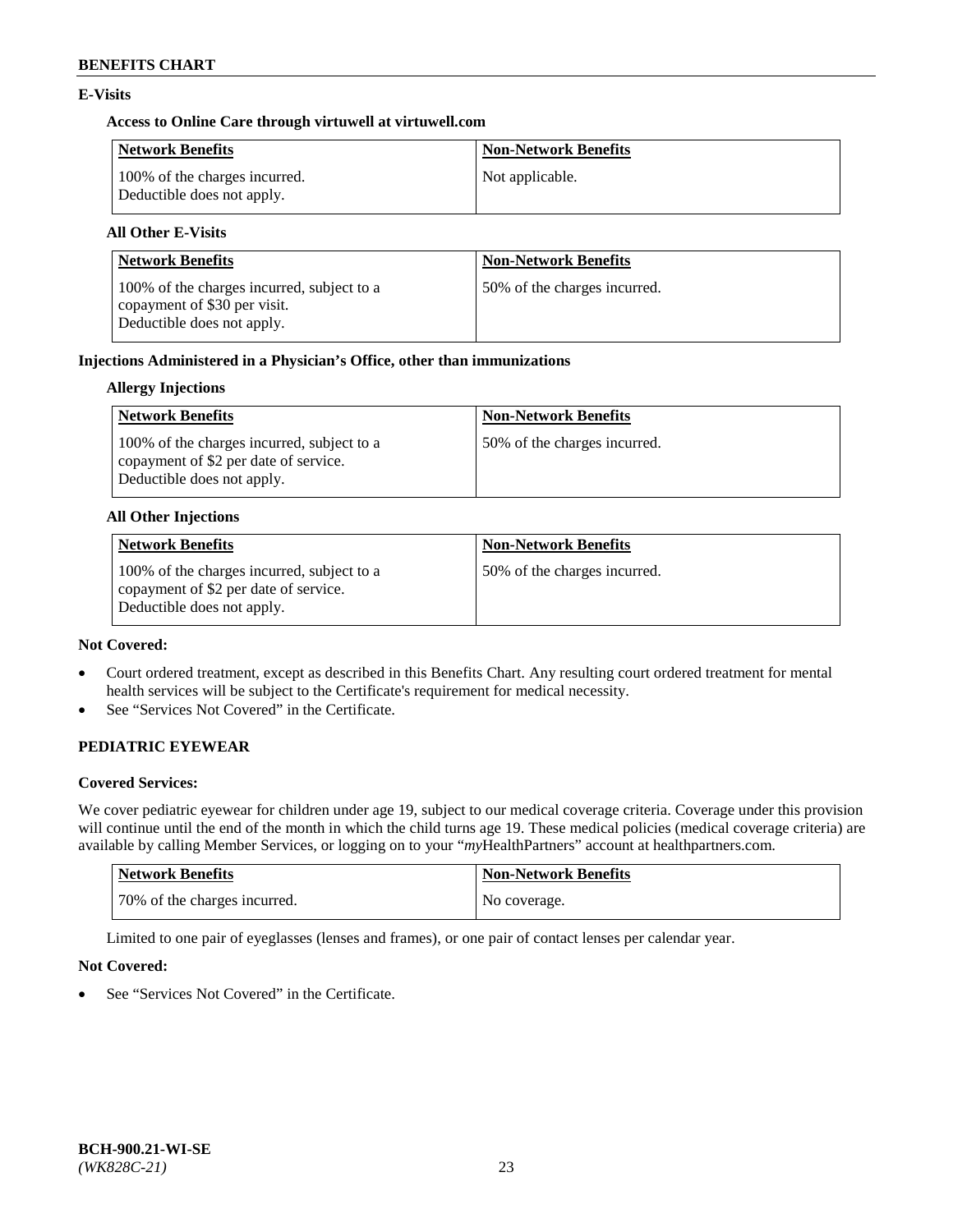# **PHYSICAL THERAPY, OCCUPATIONAL THERAPY, SPEECH THERAPY AND OTHER SPECIFIED THERAPIES**

# **Covered Services:**

We cover the following physical therapy, occupational therapy and speech therapy services:

- Medically necessary rehabilitative care to correct the effects of illness or injury.
- Habilitative care rendered for congenital, developmental or medical conditions which have significantly limited the successful initiation of normal speech and normal motor development.

Massage therapy which is performed in conjunction with other treatment/modalities by a physical or occupational therapist is part of a prescribed treatment plan and is not billed separately is covered.

We cover services provided in a clinic. To see the benefit level for inpatient hospital or skilled nursing facility services, see benefits under "Inpatient Hospital and Skilled Nursing Facility Services".

#### **Rehabilitative Care**

| <b>Network Benefits</b>                                                                                                                                                                                   | <b>Non-Network Benefits</b>                                                                                                   |
|-----------------------------------------------------------------------------------------------------------------------------------------------------------------------------------------------------------|-------------------------------------------------------------------------------------------------------------------------------|
| 100% of the charges incurred, subject to a<br>copayment of \$65 per visit.<br>Deductible does not apply.<br>Physical, Occupational and Speech Therapy are<br>limited to 20 visits each per calendar year. | 50% of the charges incurred.<br>Physical, Occupational and Speech Therapy are<br>limited to 20 visits each per calendar year. |

In addition to the services provided above, we cover a minimum of:

- 20 visits per calendar year for pulmonary rehabilitation therapy.
- 36 visits per calendar year for cardiac rehabilitation therapy.
- 30 visits per calendar year for post-cochlear implant aural therapy.
- 20 visits per calendar year for cognitive rehabilitation therapy.

The maximum number of visits is combined for Network Benefits and Non-Network Benefits.

## **Habilitative Services**

| <b>Network Benefits</b>                                                                                                                                                                                   | <b>Non-Network Benefits</b>                                                                                                   |
|-----------------------------------------------------------------------------------------------------------------------------------------------------------------------------------------------------------|-------------------------------------------------------------------------------------------------------------------------------|
| 100% of the charges incurred, subject to a<br>copayment of \$65 per visit.<br>Deductible does not apply.<br>Physical, Occupational and Speech Therapy are<br>limited to 20 visits each per calendar year. | 50% of the charges incurred.<br>Physical, Occupational and Speech Therapy are<br>limited to 20 visits each per calendar year. |

The maximum number of visits is combined for Network Benefits and Non-Network Benefits.

## **Not Covered:**

- Massage therapy for the purpose of comfort or convenience of the Insured.
- See "Services Not Covered" in the Certificate.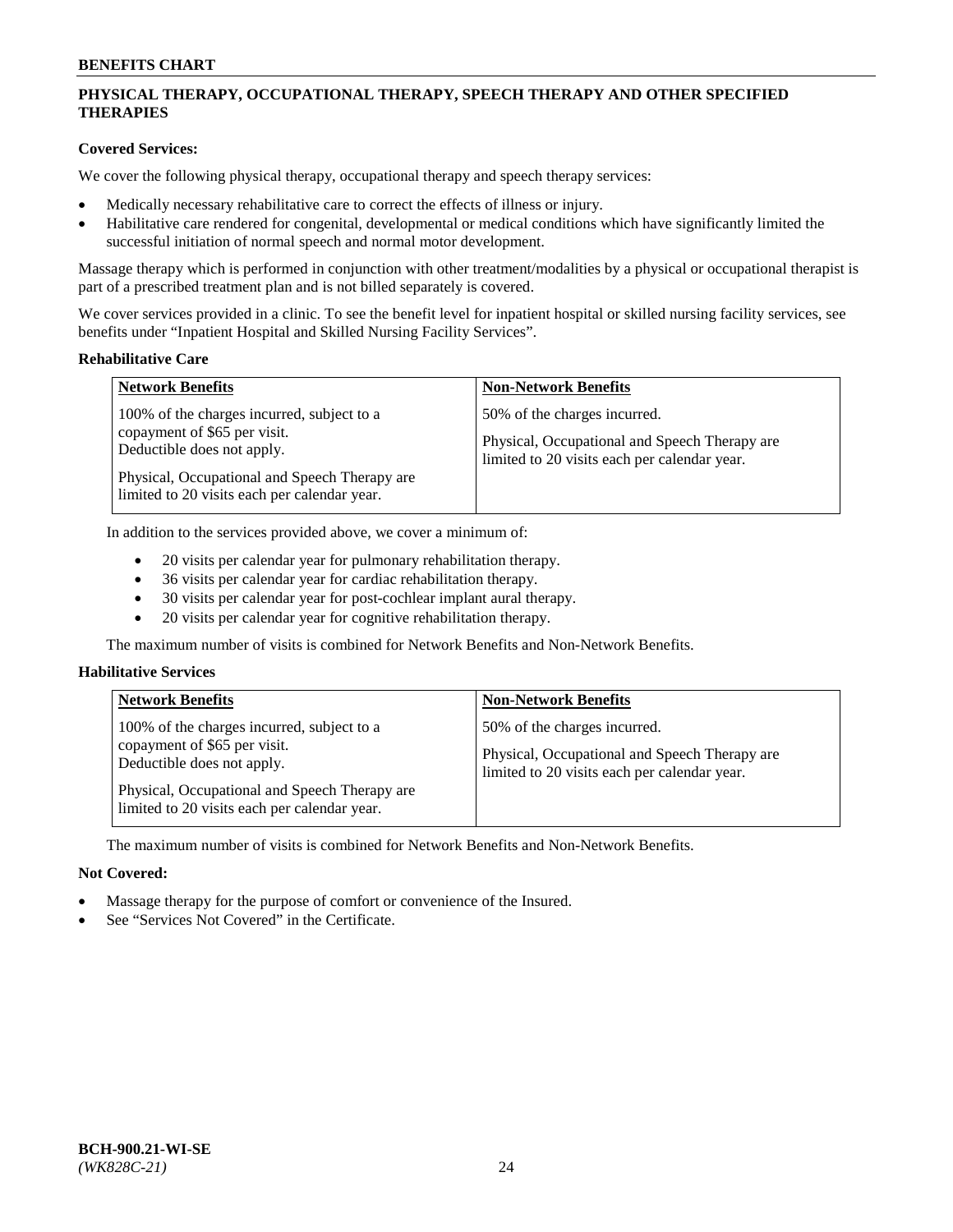# **PRESCRIPTION DRUG SERVICES**

### **Covered Services:**

We cover prescription drugs and medications that can be self-administered or are administered in a physician's office.

We will refill a prescription for eye drops covered under this Benefits Chart if the Insured requests a refill and the original prescription specified that additional quantities would be needed, providing the refill request does not exceed the quantities needed, and the following conditions are met:

- If the Insured requests a 30-day refill supply, the request must be made between 22 and 30 days of the later of (a) the original date that the prescription was distributed to the insured or (b) the date that the most recent refill was distributed to the Insured; or
- If the Insured requests a 90-day refill supply, the request must be made between 67 and 90 days of the later of (a) the original date that the prescription was distributed to the insured or (b) the date that the most recent refill was distributed to the Insured.

### **For Network Benefits, drugs and medications must be obtained at a Network pharmacy.**

# **Outpatient Drugs (except as specified below)**

| <b>Network Benefits</b>                                                                                                                                                                                           | <b>Non-Network Benefits</b>  |
|-------------------------------------------------------------------------------------------------------------------------------------------------------------------------------------------------------------------|------------------------------|
| 100% of the charges incurred, subject to a copayment of<br>\$5 for generic low cost formulary drugs and 100% of<br>the charges incurred, subject to a copayment of \$25 for<br>generic high cost formulary drugs. | 50% of the charges incurred. |
| Brand name formulary drugs are covered at 100% of the<br>charges incurred, subject to a copayment of \$60.                                                                                                        |                              |
| In no event will your cost for a formulary insulin drug<br>exceed \$25.                                                                                                                                           |                              |
| Non-formulary drugs are covered at 100% of the<br>charges incurred, subject to a copayment of \$150.                                                                                                              |                              |
| Deductible does not apply.                                                                                                                                                                                        |                              |

**Oral chemotherapy drugs** are included on the Specialty Drug List. However, you pay the applicable outpatient drug copayment. As required by Wisconsin law, your maximum copayment will not be more than \$100 per prescription for a 31-day supply.

## **Mail Order Drugs**

| <b>Network Benefits</b>                                                                                                                                                                                                    | <b>Non-Network Benefits</b>           |
|----------------------------------------------------------------------------------------------------------------------------------------------------------------------------------------------------------------------------|---------------------------------------|
| For your convenience, you may also get up to a 93-day<br>supply of outpatient prescription drugs that can be self-<br>administered through the designated mail order service.                                              | See Network Mail Order Drugs Benefit. |
| New prescriptions to treat certain chronic conditions<br>and trial drugs will be limited to quantity limits<br>described at the end of this section. You will have to<br>pay one copayment for your initial 31-day supply. |                                       |
| Specialty Drugs are not available through the mail order<br>service.                                                                                                                                                       |                                       |

## **Tobacco Cessation Drugs are covered for all FDA approved tobacco cessation drugs**

| Network Benefits                                            | <b>Non-Network Benefits</b>  |
|-------------------------------------------------------------|------------------------------|
| 100% of the charges incurred.<br>Deductible does not apply. | 50% of the charges incurred. |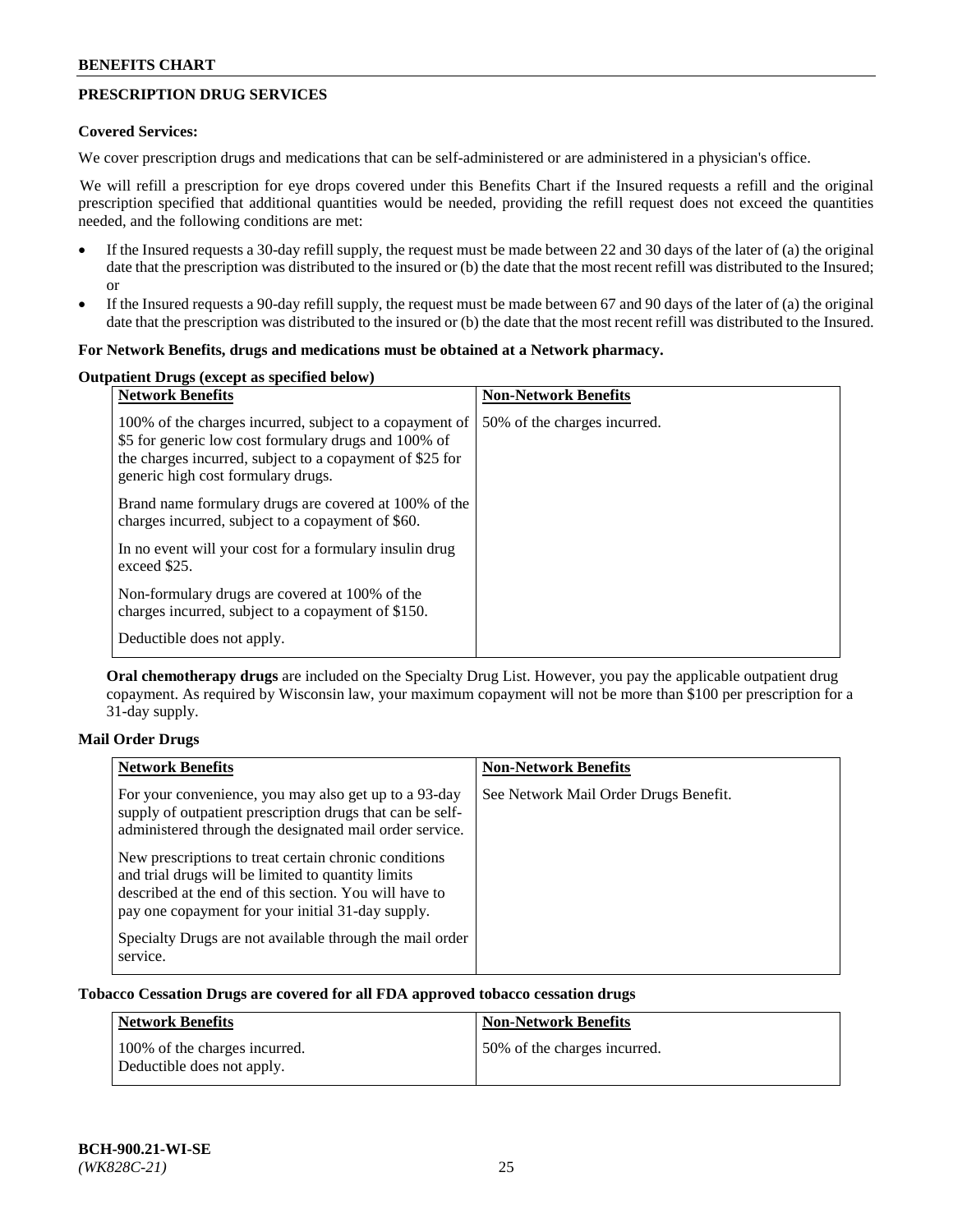# **Contraceptive Drugs**

| <b>Network Benefits</b>                                                                                                                                         | <b>Non-Network Benefits</b>  |
|-----------------------------------------------------------------------------------------------------------------------------------------------------------------|------------------------------|
| 100% of the charges incurred for formulary drugs.<br>Deductible does not apply.                                                                                 | 50% of the charges incurred. |
| If a physician requests that a non-formulary<br>contraceptive drug be dispensed as written, the drug<br>will be covered at 100%, not subject to the deductible. |                              |

# **Specialty Drugs which are Self-Administered**

| <b>Network Benefits</b>                                                                                              | <b>Non-Network Benefits</b> |
|----------------------------------------------------------------------------------------------------------------------|-----------------------------|
| 80% of the charges incurred.<br>Deductible does not apply.                                                           | No coverage.                |
| Specialty Drugs are limited to drugs on the Specialty<br>Drug List and must be obtained from a designated<br>vendor. |                             |

**Oral chemotherapy drugs** are included on the Specialty Drug List. However, you pay the applicable outpatient drug copayment. As required by Wisconsin law, your maximum copayment will not be more than \$100 per prescription for a 31-day supply.

## **Limitations:**

- Certain drugs may require prior authorization as indicated on the formulary. HealthPartners may require prior authorization for the drug and also the site where the drug will be provided. Certain drugs are subject to our utilization review process and quantity limits.
- Certain non-formulary drugs require prior authorization. In addition, certain drugs may be subject to any quantity limits applied as part of our trial program.
- If an Insured requests a brand name drug when there is a generic equivalent, the brand name drug will be covered up to the charge that would apply to the generic drug, minus any required copayment. If a physician requests that a brand name drug be dispensed as written, the drug will be paid at the non-formulary benefit.
- We may require insureds to try over-the-counter (OTC) drug alternatives before approving more costly formulary prescription drugs.
- Unless otherwise specified in the Prescription Drug Services" section, you may receive up to a 31-day supply per prescription.
- A 93-day supply will be covered and dispensed only at pharmacies that participate in our extended day supply program.
- New prescriptions to treat certain chronic conditions are limited to a 31-day supply.
- No more than a 31-day supply of specialty drugs will be covered and dispensed at a time unless it's a manufacturer supplied drug that cannot be split that supplies the member with more than a 31-day supply.
- If a copayment is required, you must pay one copayment for each 31-day supply, or portion thereof. **Not Covered:**
- Replacement of prescription drugs, medications, equipment and supplies due to loss, damage or theft.
- Nonprescription (over-the-counter) drugs or medications, including, but not limited to, vitamins, supplements, homeopathic remedies, and non-FDA approved drugs, unless listed on the formulary and prescribed by a physician or legally authorized health care provider under applicable state and federal law. This exclusion does not include over-thecounter contraceptives for women as allowed under the Affordable Care Act when the Insured obtains a prescription for the item. In addition, if the Insured obtains a prescription, this exclusion does not include aspirin to prevent cardiovascular disease for men and women of certain ages; folic acid supplements for women who may become pregnant; fluoride chemoprevention supplements for children without fluoride in their water source; and iron supplements for children age 6-12 who are at risk for anemia.
- All drugs for the treatment of sexual dysfunction.
- All drugs for the treatment of growth deficiency.
- All drugs for the treatment of infertility.
- Medical cannabis.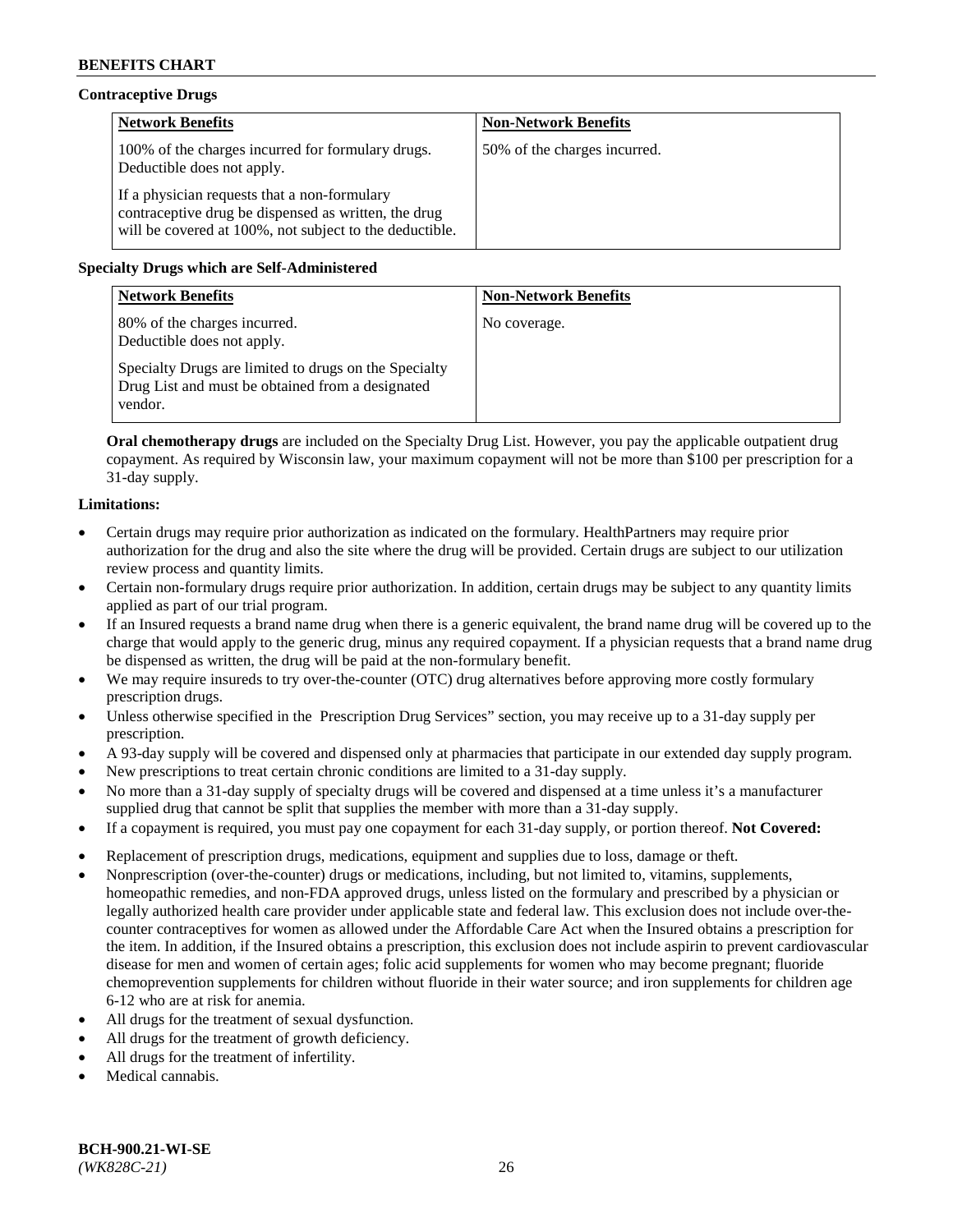- Drugs on the Excluded Drug List. The Excluded Drug List includes select drugs within a therapy class that are not eligible for coverage. This includes drugs that may be excluded for certain indications. The Excluded Drug List is available at [healthpartners.com.](http://www.healthpartners.com/)
- Drugs that are newly approved by the FDA until they are reviewed and approved by HealthPartners Pharmacy and Therapeutics Committee.
- Medical devices approved by the FDA will not be covered under the Prescription Drug Services section unless they are on our formulary. Covered medical devices are generally submitted and reimbursed under your medical benefits.
- See "Services Not Covered" in the Certificate.

## **PREVENTIVE SERVICES**

#### **Applicable Definitions:**

**Routine Preventive Services** are routine health care services that include screenings, check-ups and counseling to prevent illness, disease or other health problems before symptoms occur.

**Diagnostic Services** are services to help a provider understand your symptoms, diagnose illness and decide what treatment may be needed. They may be the same services that are listed as preventive services, but they are being used as diagnostic services. Your provider will determine if these services are preventive or diagnostic. These services are not preventive if received as part of a visit to diagnose, manage or maintain an acute or chronic medical condition, illness or injury. When that occurs, unless otherwise indicated below, standard deductibles, copayments or coinsurance apply.

#### **Covered Services:**

We cover preventive services that meet any of the requirements under the Affordable Care Act (ACA) shown in the bulleted items below. These preventive services are covered at 100% under the Network Benefits with no deductible, copayments or coinsurance. (If a preventive service is not required by the ACA and it is covered at a lower benefit level, it will be specified below.) Preventive benefits mandated under the ACA are subject to periodic review and modification. Changes would be effective in accordance with the federal rules. Preventive services mandated by the ACA include:

- Evidence-based items or services that have in effect a rating of A or B in the current recommendations of the United States Preventive Services Task Force with respect to the individual;
- Immunizations for routine use in children, adolescents, and adults that have in effect a recommendation from the Advisory Committee on Immunization Practices of the Centers for Disease Control and Prevention with respect to the individual;
- With respect to infants, children, and adolescents, evidence-informed preventive care and screenings provided for in comprehensive guidelines supported by the Health Resources and Services Administration; and
- With respect to women, preventive care and screenings provided for in comprehensive guidelines supported by the Health Resources and Services Administration.

Covered services are based on established medical policies, which are subject to periodic review and modification by the medical or dental directors. These medical policies (medical coverage criteria) are available by calling Member Services, or logging on to your "*my*HealthPartners" account at [healthpartners.com.](https://www.healthpartners.com/hp/index.html)

#### **ACA and state mandated preventive services are covered as follows:**

**Routine Health Exams and Periodic Health Assessments.** A physician or health care provider will counsel you as to how often health assessments are needed based on age, sex and health status. This includes screening and counseling for tobacco cessation and all FDA approved tobacco cessation medications including over-the-counter drugs (as shown in the Prescription Drug Services section).

| Network Benefits                                            | <b>Non-Network Benefits</b>  |
|-------------------------------------------------------------|------------------------------|
| 100% of the charges incurred.<br>Deductible does not apply. | 50% of the charges incurred. |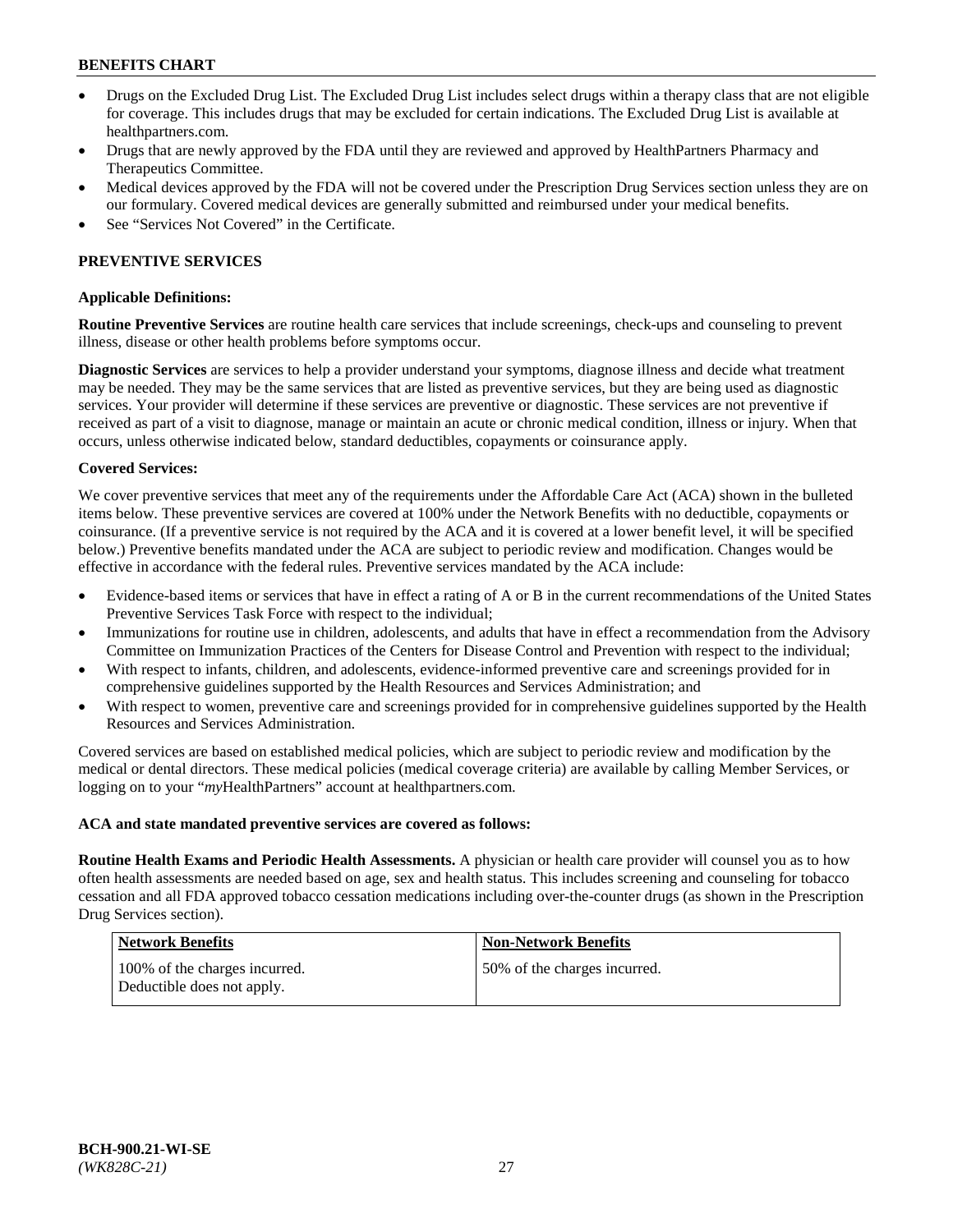**Child Health Supervision Services.** This includes pediatric preventive services such as newborn screenings, appropriate immunizations, developmental assessments and laboratory services appropriate to the age of the child from birth to 72 months and appropriate immunizations to age 18.

| <b>Network Benefits</b>                                     | <b>Non-Network Benefits</b>  |
|-------------------------------------------------------------|------------------------------|
| 100% of the charges incurred.<br>Deductible does not apply. | 50% of the charges incurred. |

### **Routine Prenatal Care and Exams**

| Network Benefits                                            | <b>Non-Network Benefits</b>  |
|-------------------------------------------------------------|------------------------------|
| 100% of the charges incurred.<br>Deductible does not apply. | 50% of the charges incurred. |

**Routine Postnatal Care.** This includes health exams, assessments, education and counseling relating to the period immediately after childbirth.

| <b>Network Benefits</b>                                     | <b>Non-Network Benefits</b>  |
|-------------------------------------------------------------|------------------------------|
| 100% of the charges incurred.<br>Deductible does not apply. | 50% of the charges incurred. |

**Routine Screening Procedures for Cancer.** This includes colorectal screening starting at age 50 and under age 50 for people at high risk of colorectal cancer. This also includes cancer screenings recommended by the USPSTF with an A or B rating. Women's preventive health services below describe additional routine screening procedures for cancer.

| <b>Network Benefits</b>                                     | <b>Non-Network Benefits</b>   |
|-------------------------------------------------------------|-------------------------------|
| 100% of the charges incurred.<br>Deductible does not apply. | 150% of the charges incurred. |

**Professional Voluntary Family Planning Services.** This includes services to prevent or delay a pregnancy, including counseling and education. Services must be provided by a licensed provider.

| <b>Network Benefits</b>                                     | <b>Non-Network Benefits</b>  |
|-------------------------------------------------------------|------------------------------|
| 100% of the charges incurred.<br>Deductible does not apply. | 50% of the charges incurred. |

### **Adult Immunizations**

| Network Benefits                                            | <b>Non-Network Benefits</b>   |
|-------------------------------------------------------------|-------------------------------|
| 100% of the charges incurred.<br>Deductible does not apply. | 150% of the charges incurred. |

**Women's Preventive Health Services.** This includes mammograms, screenings for cervical cancer (pap smears), breast pumps, human papillomavirus (HPV) testing, counseling for sexually transmitted infections, counseling and screening for human immunodeficiency virus (HIV), and all FDA approved contraceptive methods as prescribed by a doctor, sterilization procedures, education and counseling (see the Prescription Drug Services section for coverage of oral contraceptive drugs). We also provide genetic screening for BRCA if someone in your family has the gene or you have a diagnosis of cancer.

The U.S. Preventive Services Task Force (USPSTF) recommends screening mammography, with or without clinical breast examination (CBE), every 1-2 years for women aged 40 and older. For women age 50 and older, we cover an annual mammogram.

| <b>Network Benefits</b>                                     | <b>Non-Network Benefits</b>  |
|-------------------------------------------------------------|------------------------------|
| 100% of the charges incurred.<br>Deductible does not apply. | 50% of the charges incurred. |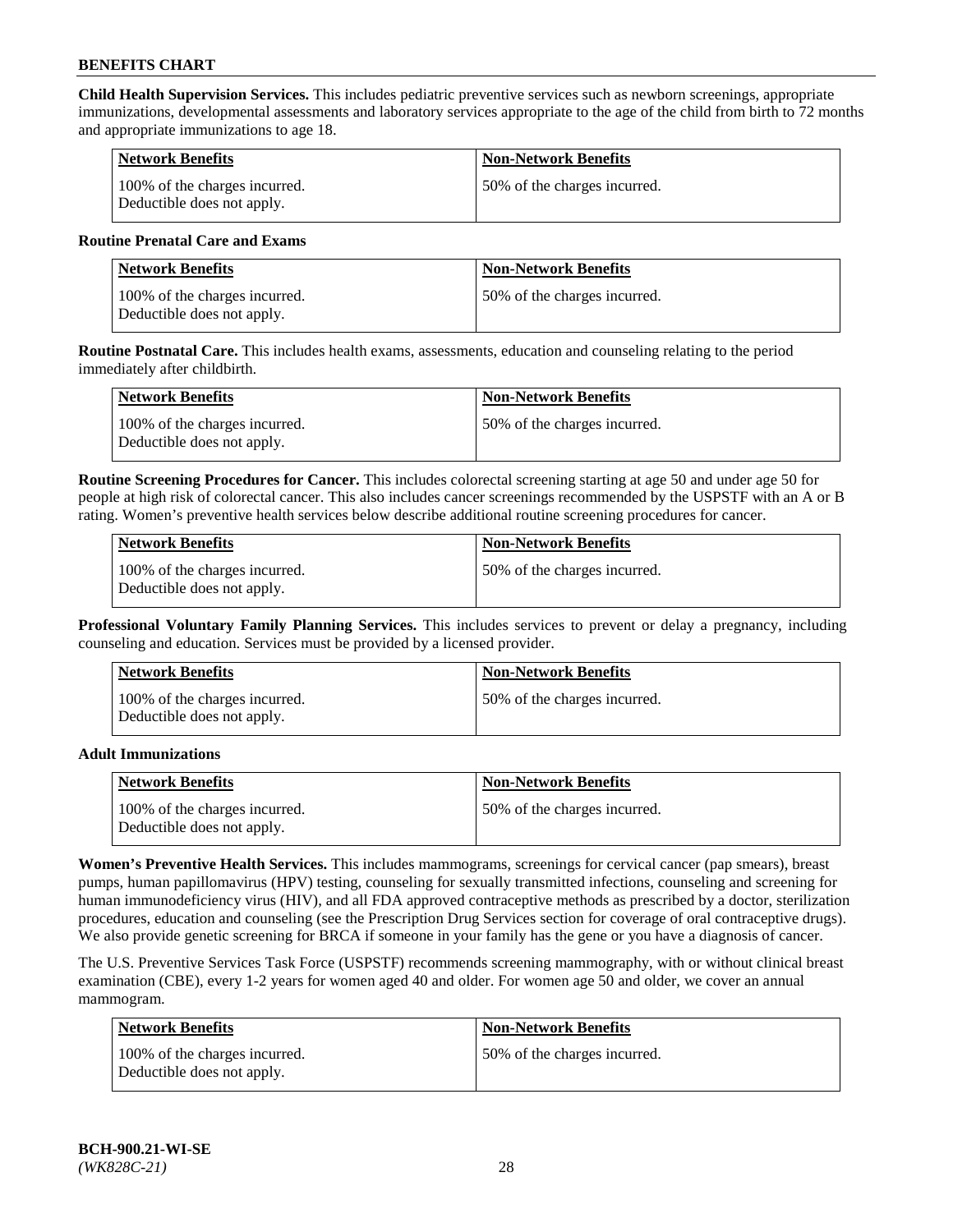**Obesity Screening and Management.** We cover obesity screening and counseling for all ages during a routine preventive care exam. If you are age 18 or older and have a body mass index of 30 or more, we also cover intensive obesity management to help you lose weight. Your primary care doctor can coordinate these services.

| <b>Network Benefits</b>                                     | <b>Non-Network Benefits</b>  |
|-------------------------------------------------------------|------------------------------|
| 100% of the charges incurred.<br>Deductible does not apply. | 50% of the charges incurred. |

**Preventive Medications.** We cover preventive medications currently recommended by USPSTF with an A or B rating if they are prescribed by your medical provider and they are listed on our formulary. Preventive medications are subject to periodic review and modification. Changes would be effective in accordance with the federal rules and reflected in our current medical coverage criteria for preventive care services.

| <b>Network Benefits</b>                                     | <b>Non-Network Benefits</b>  |
|-------------------------------------------------------------|------------------------------|
| 100% of the charges incurred.<br>Deductible does not apply. | 50% of the charges incurred. |

### **In addition to any ACA or state mandated preventive services referenced above, we cover the following eligible services:**

# **Routine Eye and Hearing Exams**

| <b>Network Benefits</b>                                     | <b>Non-Network Benefits</b>  |
|-------------------------------------------------------------|------------------------------|
| 100% of the charges incurred.<br>Deductible does not apply. | 50% of the charges incurred. |

**Ovarian Cancer Surveillance Test for Women who are at Risk.** "At risk for ovarian cancer" means (1) having a family history that includes any of the following: one or more first-degree or second-degree relatives with ovarian cancer, clusters of female relatives with breast cancer or nonpolyposis colorectal cancer; or (2) testing positive for BRCA1 or BRCA2 mutations. "Surveillance test for ovarian cancer" means annual screening using CA-125 serum tumor marker testing, transvaginal ultrasound, pelvic examination or other proven ovarian screening tests currently being evaluated by the federal Food and Drug Administration or by the National Cancer Institute.

| <b>Network Benefits</b>                               | <b>Non-Network Benefits</b>                           |
|-------------------------------------------------------|-------------------------------------------------------|
| Coverage level is same as corresponding Network       | Coverage level is same as corresponding Non-Network   |
| Benefits, depending on type of service provided, such | Benefits, depending on type of service provided, such |
| as Diagnostic Imaging Services, Laboratory Services   | as Diagnostic Imaging Services, Laboratory Services   |
| or Office Visits for Illness or Injury, or Preventive | or Office Visits for Illness or Injury, or Preventive |
| Services.                                             | Services.                                             |

## **Limitations:**

• Services are not preventive if received as part of a visit to diagnose, manage or maintain an acute or chronic medical condition, illness or injury. When that occurs, unless otherwise indicated above, standard deductibles, copayments or coinsurance apply.

## **Not Covered:**

See "Services Not Covered" in the Certificate.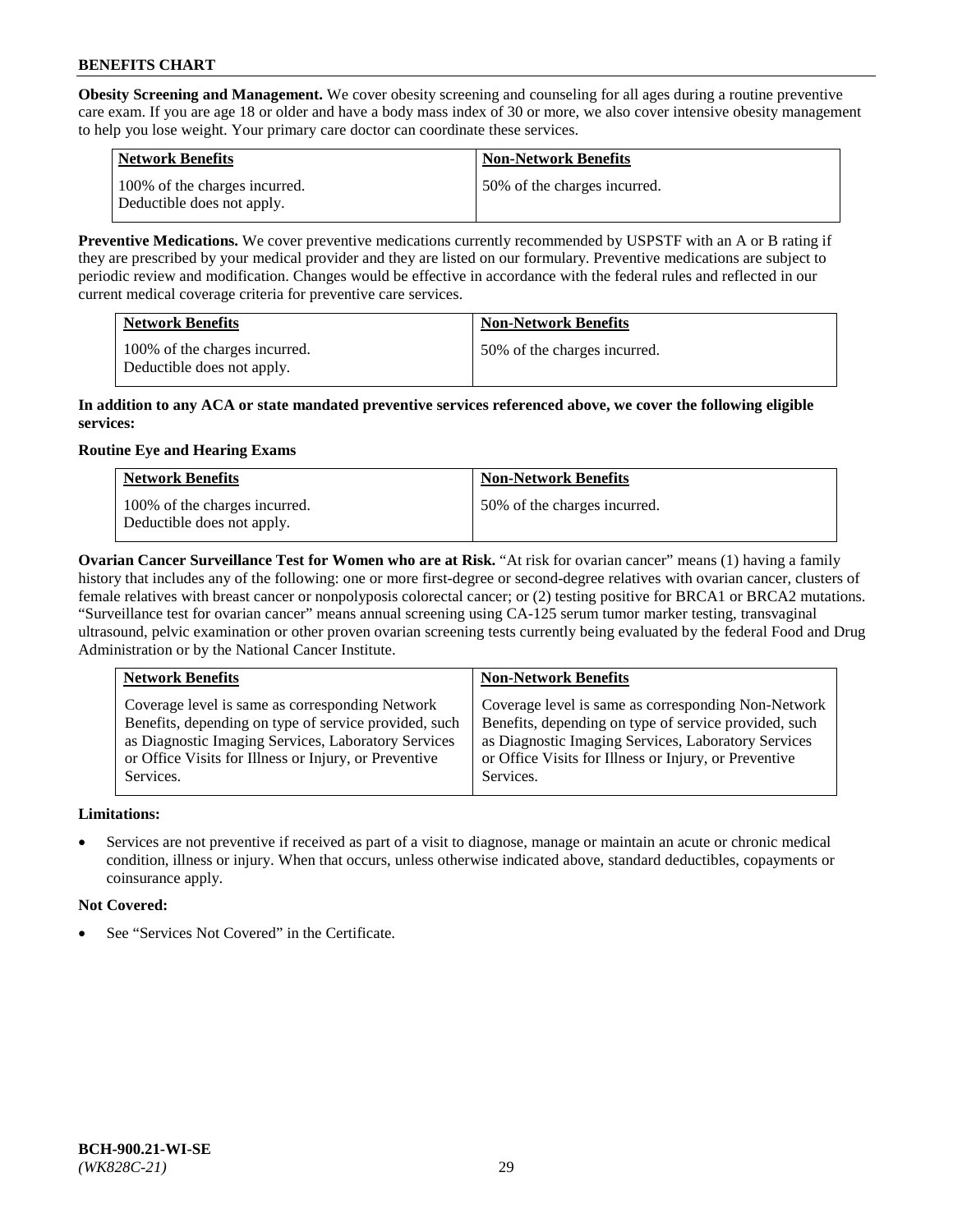# **TRANSPLANT SERVICES**

### **Applicable Definitions:**

**Autologous.** This is when the source of cells is from the individual's own marrow or stem cells.

**Allogeneic.** This is when the source of cells is from a related or unrelated donor's marrow or stem cells.

**Allogeneic Bone Marrow Transplant.** This is when the bone marrow is harvested from the related or unrelated donor and stored. The patient undergoes treatment which includes tumor ablation with high-dose chemotherapy and/or radiation. The bone marrow is reinfused (transplanted).

**Autologous Bone Marrow Transplant.** This is when the bone marrow is harvested from the individual and stored. The patient undergoes treatment which includes tumor ablation with high-dose chemotherapy and/or radiation. The bone marrow is reinfused (transplanted).

**Autologous/Allogeneic Stem Cell Support.** This is a treatment process that includes stem cell harvest from either bone marrow or peripheral blood, tumor ablation with high-dose chemotherapy and/or radiation, stem cell reinfusion, and related care. Autologous/allogeneic bone marrow transplantation and high dose chemotherapy with peripheral stem cell rescue/support are considered to be autologous/allogeneic stem cell support.

**Designated Transplant Center.** This is any health care provider, group or association of health care providers designated by us to provide services, supplies or drugs for specified transplants for our Insureds.

**Transplant Services.** This is transplantation (including retransplants) of the human organs or tissue listed below, including all related post-surgical treatment, follow-up care and drugs and multiple transplants for a related cause. Transplant services do not include other organ or tissue transplants or surgical implantation of mechanical devices functioning as a human organ, except surgical implantation of an FDA approved Ventricular Assist Device (VAD) or total artificial heart, functioning as a temporary bridge to heart transplantation.

Prior authorization is required prior to consultation to support coordination of care and benefits.

### **Covered Services:**

We cover eligible transplant services (as defined above) while you are covered under the Certificate. Transplants that will be considered for coverage are limited to the following:

- Kidney transplants for end-stage disease.
- Cornea transplants for end-stage disease.
- Heart transplants for end-stage disease.
- Lung transplants or heart/lung transplants for: (1) primary pulmonary hypertension; (2) Eisenmenger's syndrome; (3) endstage pulmonary fibrosis; (4) alpha 1 antitrypsin disease; (5) cystic fibrosis; and (6) emphysema.
- Liver transplants for: (1) biliary atresia in children; (2) primary biliary cirrhosis; (3) post-acute viral infection (including hepatitis A, hepatitis B antigen e negative and hepatitis C) causing acute atrophy or post-necrotic cirrhosis; (4) primary sclerosing cholangitis; (5) alcoholic cirrhosis; and (6) hepatocellular carcinoma.
- Allogeneic bone marrow transplants or peripheral stem cell support associated with high dose chemotherapy for: (1) acute myelogenous leukemia; (2) acute lymphocytic leukemia; (3) chronic myelogenous leukemia; (4) severe combined immunodeficiency disease; (5) Wiskott-Aldrich syndrome; (6) aplastic anemia; (7) sickle cell anemia; (8) non-relapsed or relapsed non-Hodgkin's lymphoma; (9) multiple myeloma; and (10) testicular cancer.
- Autologous bone marrow transplants or peripheral stem cell support associated with high-dose chemotherapy for: (1) acute leukemias; (2) non-Hodgkin's lymphoma; (3) Hodgkin's disease; (4) Burkitt's lymphoma; (5) neuroblastoma; (6) multiple myeloma; (7) chronic myelogenous leukemia; and (8) non-relapsed non-Hodgkin's lymphoma.
- Pancreas transplants for simultaneous pancreas-kidney transplants for diabetes, pancreas after kidney, living related segmental simultaneous pancreas kidney transplantation and pancreas transplant alone.

To receive Network Benefits, charges for transplant services must be incurred at a Designated Transplant Center.

The transplant-related treatment provided, including expenses incurred for directly related donor services, shall be subject to and in accordance with the provisions, limitations, maximums and other terms of the Certificate.

Medical and hospital expenses of the donor are covered only when the recipient is an Insured and the transplant and directly related donor expenses have been prior authorized for coverage. Treatment of medical complications that may occur to the donor are not covered. Donors are not considered Insureds, and are therefore not eligible for the rights afforded to Insureds under the Certificate.